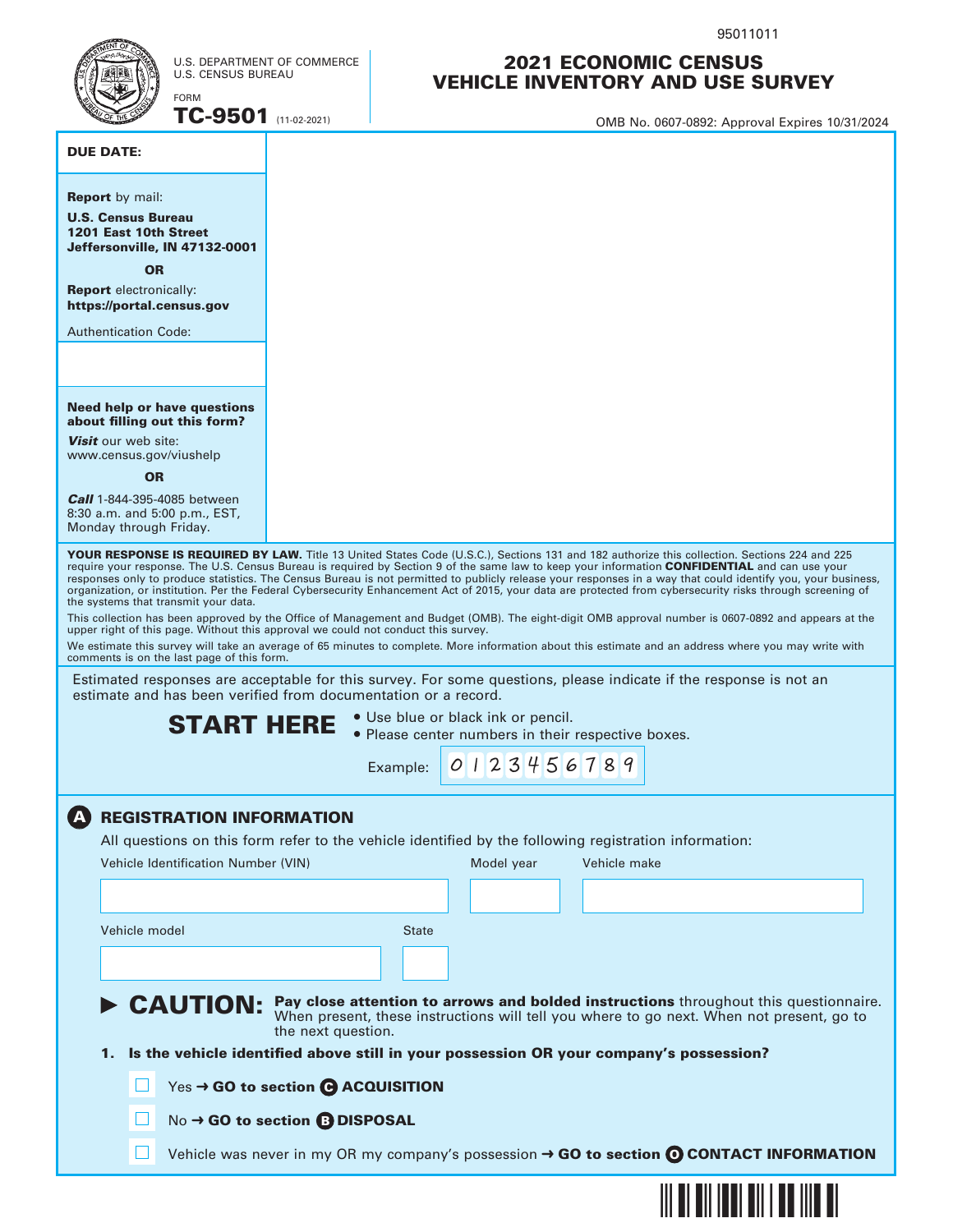# ESTIMATES ARE ACCEPTABLE

| B.           |    | <b>DISPOSAL</b>                                                                                                                                                                                                                                                             |
|--------------|----|-----------------------------------------------------------------------------------------------------------------------------------------------------------------------------------------------------------------------------------------------------------------------------|
|              | 1. | Did you dispose of this vehicle prior to January 1, 2021?                                                                                                                                                                                                                   |
|              |    | Yes → GO to section © CONTACT INFORMATION                                                                                                                                                                                                                                   |
|              |    | <b>No</b>                                                                                                                                                                                                                                                                   |
|              |    | 2. When did you dispose of this vehicle?<br>Enter 2-digit month and 4-digit year.                                                                                                                                                                                           |
|              |    | Month<br>Year                                                                                                                                                                                                                                                               |
|              |    | Don't know                                                                                                                                                                                                                                                                  |
|              | 3. | How did you dispose of this vehicle?                                                                                                                                                                                                                                        |
|              |    | <b>NOTE:</b> If you disposed of this vehicle after January 1, 2021, answer all of the remaining applicable<br>questions according to how you used the vehicle during 2021. If you disposed of this vehicle prior to<br>January 1, 2021 go to section O Contact Information. |
|              |    | Mark ONE box only.                                                                                                                                                                                                                                                          |
|              |    | Sold or gave it away                                                                                                                                                                                                                                                        |
|              |    | Traded it in                                                                                                                                                                                                                                                                |
|              |    | ப<br>Junked, scrapped, or otherwise destroyed it                                                                                                                                                                                                                            |
|              |    | ப<br>Returned it to leasing company                                                                                                                                                                                                                                         |
|              |    | H<br>Repossessed                                                                                                                                                                                                                                                            |
|              |    | Sent to another country                                                                                                                                                                                                                                                     |
|              |    |                                                                                                                                                                                                                                                                             |
|              |    | <b>G</b> ACQUISITION<br>1. When did you originally take physical possession of this vehicle?                                                                                                                                                                                |
|              |    | Enter 2-digit month and 4-digit year.                                                                                                                                                                                                                                       |
|              |    | Month<br>Year                                                                                                                                                                                                                                                               |
|              |    | Don't know<br>$\sqrt{2}$                                                                                                                                                                                                                                                    |
|              |    | 2. Was this vehicle new when you took physical possession of it?                                                                                                                                                                                                            |
|              |    | Yes                                                                                                                                                                                                                                                                         |
|              |    | <b>No</b>                                                                                                                                                                                                                                                                   |
|              |    | <b>D</b> LEASING                                                                                                                                                                                                                                                            |
|              |    | <b>NOTE:</b> This section pertains to ownership leasing. Rental agreements are NOT covered.                                                                                                                                                                                 |
|              | 1. | Did you lease this vehicle FROM another person or company during 2021?                                                                                                                                                                                                      |
|              |    | Yes → GO to section <b>B TYPE OF VEHICLE</b>                                                                                                                                                                                                                                |
|              |    | H<br><b>No</b>                                                                                                                                                                                                                                                              |
|              | 2. | Did you lease this vehicle TO another person or company during 2021?                                                                                                                                                                                                        |
|              |    | Yes                                                                                                                                                                                                                                                                         |
|              |    | <b>No</b>                                                                                                                                                                                                                                                                   |
|              |    |                                                                                                                                                                                                                                                                             |
| Form TC-9501 |    | $\overline{2}$                                                                                                                                                                                                                                                              |
|              |    |                                                                                                                                                                                                                                                                             |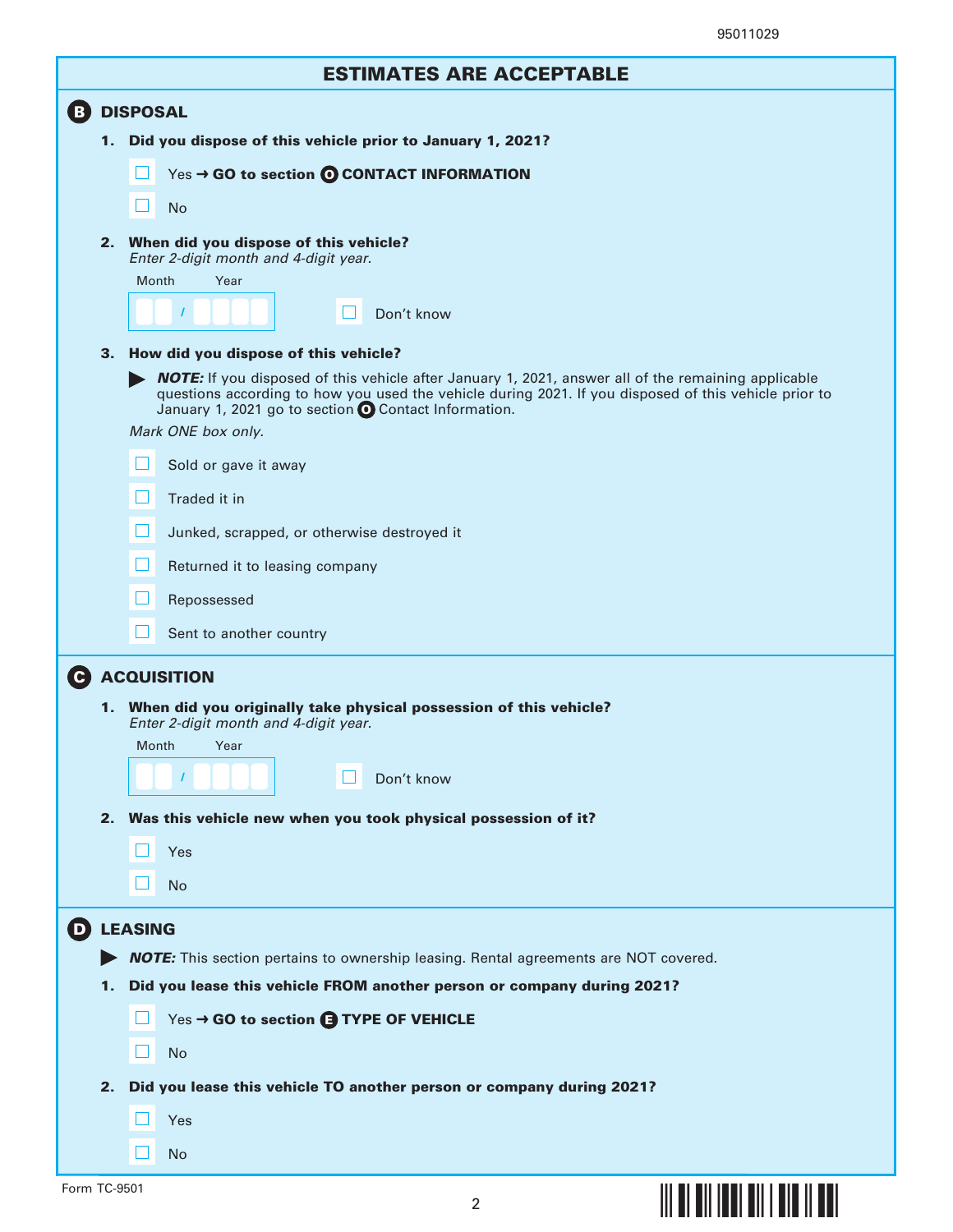**§¢"+F¤**

|                           | <b>ESTIMATES ARE ACCEPTABLE</b>                                                                                               |  |  |  |
|---------------------------|-------------------------------------------------------------------------------------------------------------------------------|--|--|--|
| <b>ED TYPE OF VEHICLE</b> |                                                                                                                               |  |  |  |
|                           | 1. Which body type most closely resembled this vehicle?<br>Mark ONE box only.                                                 |  |  |  |
|                           | ப<br>Pickup                                                                                                                   |  |  |  |
|                           | ப<br>Minivan                                                                                                                  |  |  |  |
|                           | $\mathsf{L}$<br>Van other than minivan                                                                                        |  |  |  |
|                           | ப<br>Sport utility vehicle                                                                                                    |  |  |  |
|                           | П<br>Other – please specify $\mathbb{Z}$                                                                                      |  |  |  |
|                           |                                                                                                                               |  |  |  |
|                           |                                                                                                                               |  |  |  |
| (F)                       | PHYSICAL CHARACTERISTICS<br>MOTE: Axles are long steel rods that run parallel with the front and rear bumpers and have wheels |  |  |  |
|                           | attached to them.<br>1. What was the total number of axles on this vehicle?                                                   |  |  |  |
|                           | Include front and rear axles, but do NOT include axles on any trailers pulled.<br>Mark ONE box only.                          |  |  |  |
|                           | H<br>Two                                                                                                                      |  |  |  |
|                           | Ш<br><b>Three</b>                                                                                                             |  |  |  |
|                           | 2. How many tires were on the rear axle?<br>Mark ONE box only.                                                                |  |  |  |
|                           | LΙ<br>Two                                                                                                                     |  |  |  |
|                           | H<br>Four                                                                                                                     |  |  |  |
|                           | 3. How many of this vehicle's axles were powered?<br>Mark ONE box only.                                                       |  |  |  |
|                           | One                                                                                                                           |  |  |  |
|                           | Two                                                                                                                           |  |  |  |
|                           | Other - please specify<br>ப                                                                                                   |  |  |  |
| 4.                        | What type of transmission did this vehicle have?<br>Mark ONE box only.                                                        |  |  |  |
|                           | Automatic                                                                                                                     |  |  |  |
|                           | Manual                                                                                                                        |  |  |  |
|                           | H<br><b>Both</b>                                                                                                              |  |  |  |
|                           | H<br>Other - please specify $\mathbb{Z}$                                                                                      |  |  |  |
|                           |                                                                                                                               |  |  |  |
|                           |                                                                                                                               |  |  |  |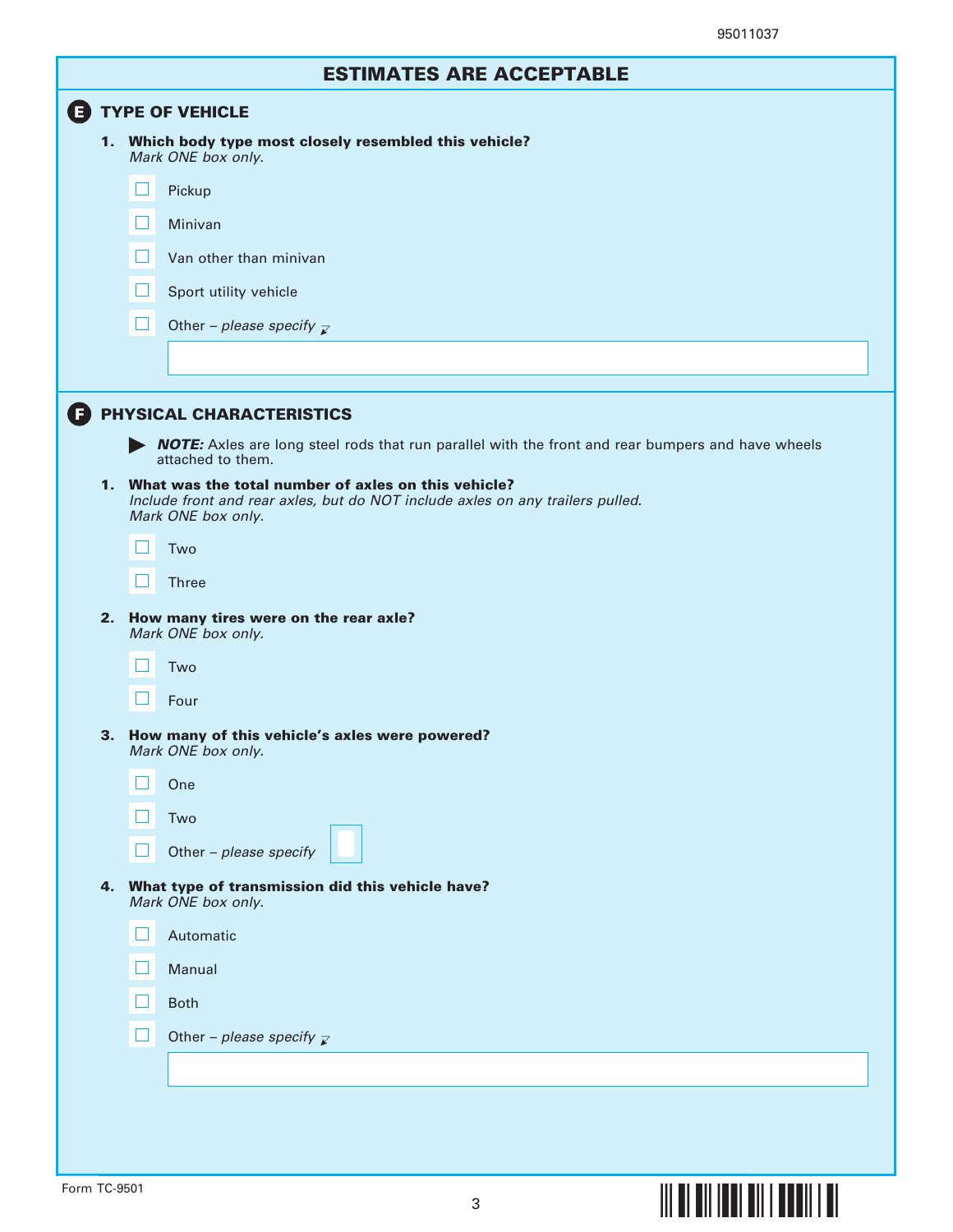|  | <b>ESTIMATES ARE ACCEPTABLE</b> |
|--|---------------------------------|
|--|---------------------------------|

## **F** PHYSICAL CHARACTERISTICS - Continued

5. In 2021, did this vehicle have any of the following standard features? Mark ALL that apply.

|    |        | Air bags                                                                                                                                                                                                                                                                                                        |
|----|--------|-----------------------------------------------------------------------------------------------------------------------------------------------------------------------------------------------------------------------------------------------------------------------------------------------------------------|
|    |        | Anti-lock brake system                                                                                                                                                                                                                                                                                          |
|    | Ш      | Cruise control                                                                                                                                                                                                                                                                                                  |
|    | $\Box$ | Driver-facing camera                                                                                                                                                                                                                                                                                            |
|    | Ш      | Global Positioning System (GPS) for fleet transponder use only (no navigational aid)                                                                                                                                                                                                                            |
|    | ப      | Global Positioning System (GPS), with navigation                                                                                                                                                                                                                                                                |
|    | H      | Internet access                                                                                                                                                                                                                                                                                                 |
|    | Ш      | Rollover protection                                                                                                                                                                                                                                                                                             |
|    | ப      | None of the above                                                                                                                                                                                                                                                                                               |
| 6. |        | In 2021, did this vehicle have any of the following driving control assistance features?<br>Mark ALL that apply.                                                                                                                                                                                                |
|    | $\Box$ | Adaptive cruise control – Assists with acceleration and/or braking to maintain a prescribed distance<br>between it and a vehicle in front. Some systems can come to a stop and continue.                                                                                                                        |
|    | $\Box$ | Active driving assistance - Assists with vehicle acceleration, braking, and steering. Some systems<br>are limited to specific driving conditions. Driver is responsible for primary task of driving.                                                                                                            |
|    | $\Box$ | Lane keeping assistance – Assists with steering to maintain vehicle within driving lane.                                                                                                                                                                                                                        |
|    | $\Box$ | Platooning capabilities - Assists with helping a vehicle adjust its speed as it follows the preceding<br>vehicle in the same lane by using a combination of forward ranging sensors and V2V, V2I, and/or<br>V <sub>2</sub> X communications.                                                                    |
|    | $\Box$ | Vehicle-to-Vehicle (V2V), Vehicle-to-Infrastructure (V2I) and/or Vehicle-to-Everything (V2X)<br>communications - Assists with allowing vehicles to exchange information with other vehicles,<br>infrastructure, or moving parts of the traffic system around them using wireless communication<br>technologies. |
|    | $\Box$ | None of the above                                                                                                                                                                                                                                                                                               |
| 7. |        | In 2021, did this vehicle have any of the following collision warning features?<br>Mark ALL that apply.                                                                                                                                                                                                         |
|    | ப      | Blind spot warning - Detects vehicles to rear in adjacent lanes while driving and alerts the<br>driver to their presence.                                                                                                                                                                                       |
|    |        | Forward collision warning - Detects impending collision while traveling forward and alerts driver.<br>Some systems include pedestrian or other object detection.                                                                                                                                                |
|    |        | Lane departure warning - Monitors vehicle's position within driving lane and alerts driver as the<br>vehicle approaches or crosses lane markers.                                                                                                                                                                |
|    | 囗      | Parking obstruction warning - Detects obstructions near vehicle during parking maneuvers.                                                                                                                                                                                                                       |
|    |        |                                                                                                                                                                                                                                                                                                                 |
|    |        | Rear cross traffic warning - Detects vehicles approaching from the side and rear of vehicle while<br>traveling in reverse and alerts driver.                                                                                                                                                                    |

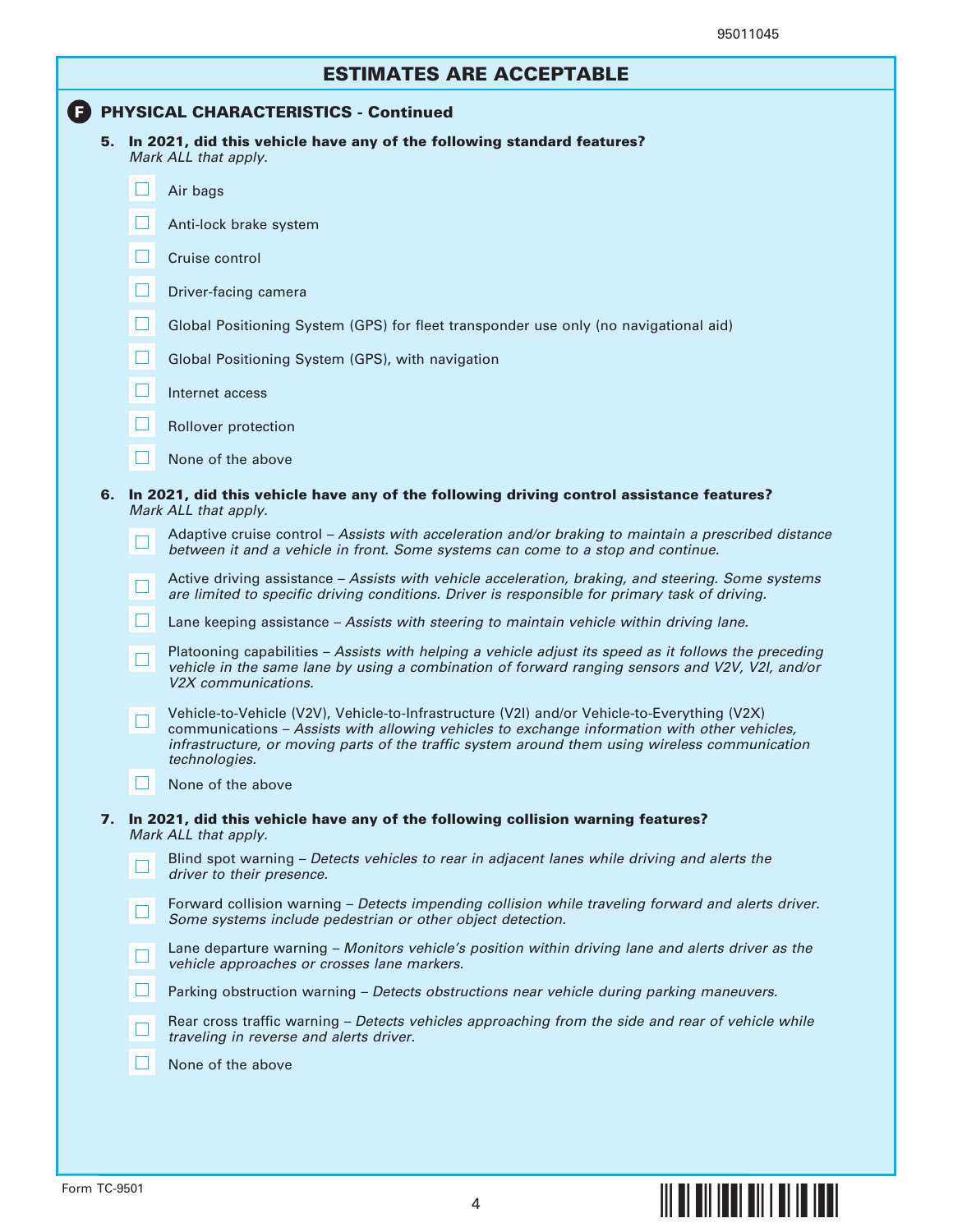| <b>ESTIMATES ARE ACCEPTABLE</b> |
|---------------------------------|
|---------------------------------|

|    |        | <b>PHYSICAL CHARACTERISTICS - Continued</b>                                                                                                                                                                                                    |
|----|--------|------------------------------------------------------------------------------------------------------------------------------------------------------------------------------------------------------------------------------------------------|
|    |        | 8. In 2021, did this vehicle have any of the following collision intervention features?<br>Mark ALL that apply.                                                                                                                                |
|    | - 1    | Automatic emergency braking - Detects potential collision while traveling forward and<br>automatically applies the brakes to avoid or lessen the severity of impact. Some systems<br>include pedestrian or other object detection.             |
|    | $\Box$ | Automatic emergency steering – Detects potential collision and automatically controls<br>steering to avoid or lessen the severity of impact. Some systems include pedestrian or<br>other object detection.                                     |
|    | ⊔      | Rear automatic emergency braking - Detects potential collision while traveling in reverse<br>and automatically applies the brakes to avoid or lessen the severity of impact. Some systems<br>include pedestrian or other object detection.     |
|    | ⊔      | None of the above                                                                                                                                                                                                                              |
| 9. |        | In 2021, did this vehicle have any of the following parking assistance features?<br>Mark ALL that apply.                                                                                                                                       |
|    | H      | Active parking assistance - Controls steering and potentially other functions during parking.<br>Driver may be responsible for acceleration, braking, and gear position. Some systems are<br>capable of parallel and/or perpendicular parking. |
|    | ப      | Remote parking - Parks vehicle without driver being physically present inside the vehicle.<br>Automatically controls acceleration, braking, steering, and shifting.                                                                            |
|    | ⊔      | None of the above                                                                                                                                                                                                                              |
|    |        | 10. In 2021, did this vehicle have any of the following other driver assistance systems features?<br>Mark ALL that apply.                                                                                                                      |
|    | $\Box$ | Automated high beams - Switches between high and low beam headlamps automatically<br>based on lighting, surroundings, and traffic.                                                                                                             |
|    | ш      | Backup camera – Provides view of area behind vehicle when in reverse. Could include trailer<br>assistance, a system that assists drivers during backing maneuvers with a trailer attached.                                                     |
|    | $\Box$ | Driver monitoring - Monitors drivers to determine if they are actively engaged in the task of<br>driving. Some systems monitor driver's eye movement and head position.                                                                        |
|    |        | Head-up display - Projects image of vehicle data and/or navigational info into the driver's<br>forward line of sight.                                                                                                                          |
|    |        | Night vision - Aids driver vision at night by projecting enhanced images on instrument<br>cluster or head-up display.                                                                                                                          |
|    |        | Surround-view camera - Uses cameras located around vehicle to present view of surroundings.                                                                                                                                                    |
|    |        |                                                                                                                                                                                                                                                |

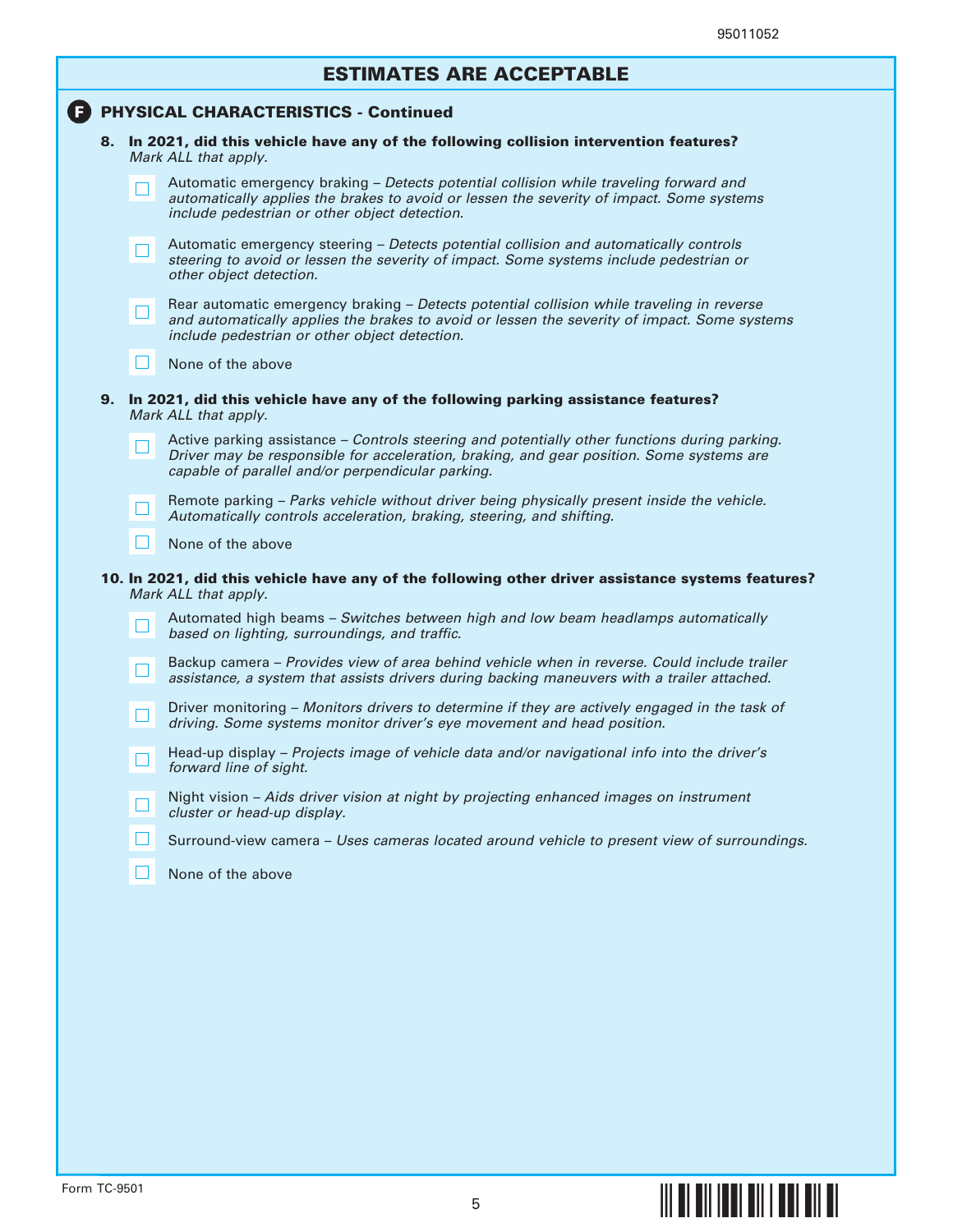## **F** PHYSICAL CHARACTERISTICS - Continued

| 11. In 2021, did this vehicle have any of the following fuel economy features? |  |
|--------------------------------------------------------------------------------|--|
| Mark ALL that apply.                                                           |  |

|        | iviark ALL that apply.                                                                                                                                                                                                           |        |        |
|--------|----------------------------------------------------------------------------------------------------------------------------------------------------------------------------------------------------------------------------------|--------|--------|
|        | Aerodynamic bumper                                                                                                                                                                                                               |        |        |
| $\Box$ | Aerodynamic hood                                                                                                                                                                                                                 |        |        |
| ⊔      | Aerodynamic mirrors                                                                                                                                                                                                              |        |        |
| ⊔      | Automatic engine shutoff technology                                                                                                                                                                                              |        |        |
| $\Box$ | Automatic tire inflation system                                                                                                                                                                                                  |        |        |
| $\Box$ | Hybrid-electric drivetrain (no plug)                                                                                                                                                                                             |        |        |
| ⊔      | Idle-reducing technology (portable auxiliary pack, electrification, etc.)                                                                                                                                                        |        |        |
| ப      | Low rolling resistance tires                                                                                                                                                                                                     |        |        |
|        | Plug-in hybrid-electric drivetrain                                                                                                                                                                                               |        |        |
|        | None of the above                                                                                                                                                                                                                |        |        |
|        | 12. In 2021, did this vehicle have any of the following other features?<br>Mark ALL that apply.                                                                                                                                  |        |        |
|        | Aerial work platform/bucket                                                                                                                                                                                                      |        |        |
|        | Air compressor (except for air brakes)                                                                                                                                                                                           |        |        |
|        | Air springs                                                                                                                                                                                                                      |        |        |
| $\Box$ | Crane                                                                                                                                                                                                                            |        |        |
| $\Box$ | Hoist                                                                                                                                                                                                                            |        |        |
| $\Box$ | Lift gate                                                                                                                                                                                                                        |        |        |
| $\Box$ | Mounting bar for snowplow                                                                                                                                                                                                        |        |        |
|        | Partitions, shelves, racks, or bins                                                                                                                                                                                              |        |        |
| H      | Power take-off                                                                                                                                                                                                                   |        |        |
|        | Telematics (for fleet management)                                                                                                                                                                                                |        |        |
|        | <b>Toolbox</b>                                                                                                                                                                                                                   |        |        |
|        | Winch                                                                                                                                                                                                                            |        |        |
|        | None of the above                                                                                                                                                                                                                |        |        |
|        | 13. What was this vehicle's towing capacity in pounds?                                                                                                                                                                           | Pounds |        |
|        | Towing capacity depends on the exact model and/or any aftermarket<br>modifications. Information about towing capacity can be found in the<br>vehicle manual, online, or calculated from the information inside the door. $\dots$ |        |        |
|        | 14. What was the height of this vehicle's cabin (measured<br>from the ground to the top of the roof)?                                                                                                                            | Feet   | Inches |



cabin such as an antenna, a fairing, or a smoke stack.................................

Include any equipment that extends above the roof of the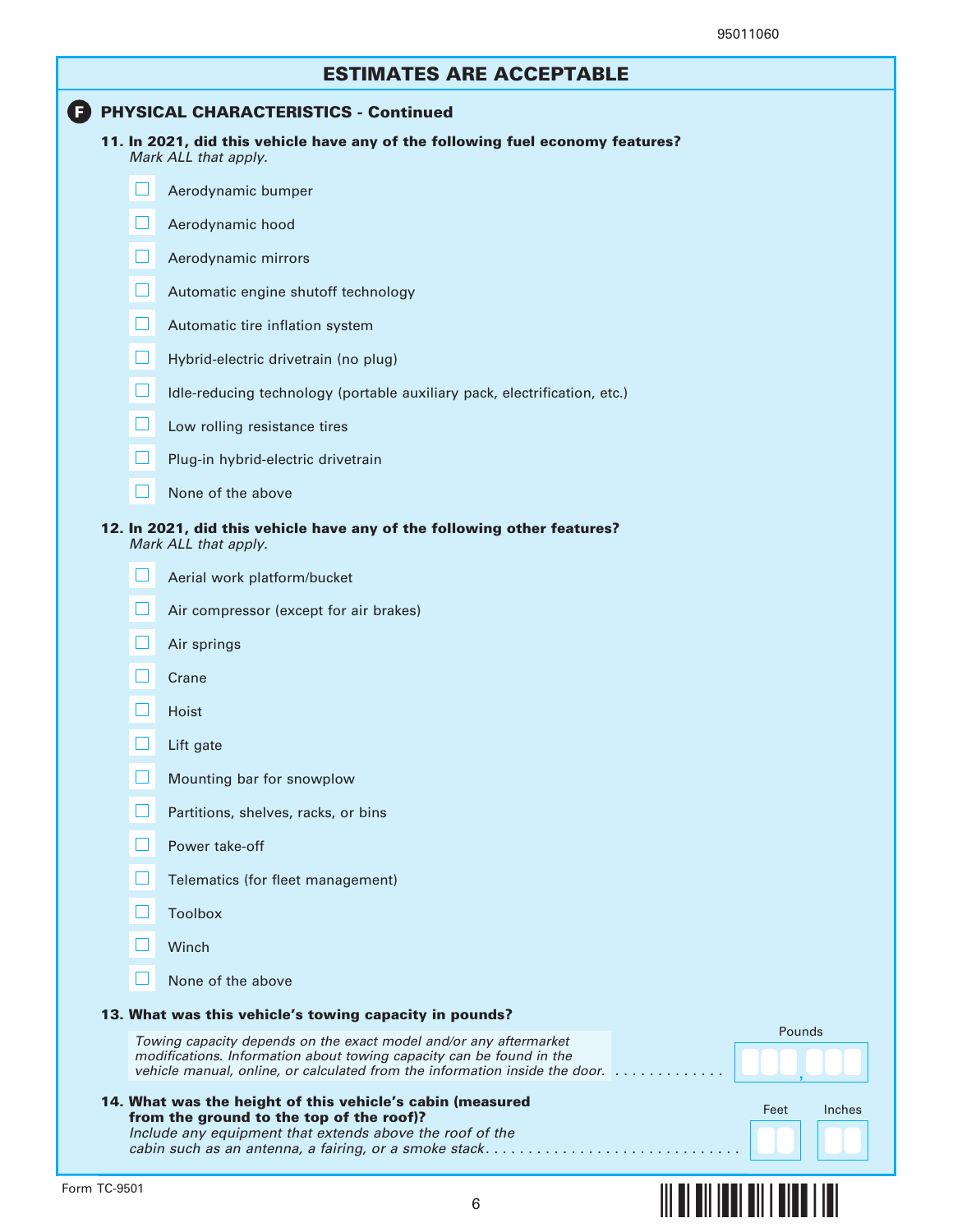# ESTIMATES ARE ACCEPTABLE

|    | <b>TIME OPERATED</b> |                                                                                                                                   |  |  |  |
|----|----------------------|-----------------------------------------------------------------------------------------------------------------------------------|--|--|--|
|    |                      | 1. In 2021, how many months was this vehicle used?<br>Round to the nearest whole month.<br>Mark ONE box only.                     |  |  |  |
|    | Ш                    | 12 months → GO to section <b>(1) HOME BASE</b>                                                                                    |  |  |  |
|    | $\Box$               | 7-11 months                                                                                                                       |  |  |  |
|    |                      | 2-6 months                                                                                                                        |  |  |  |
|    | $\mathsf{L}$         | 1 month or less                                                                                                                   |  |  |  |
|    | $\Box$               | Vehicle not used (no miles driven)                                                                                                |  |  |  |
| 2. |                      | In 2021, what reasons (if any) was this vehicle NOT in use for periods of 90 consecutive<br>days or more?<br>Mark ALL that apply. |  |  |  |
|    | $\mathsf{L}$         | Not applicable                                                                                                                    |  |  |  |
|    | $\Box$               | Seasonal                                                                                                                          |  |  |  |
|    | H                    | Not needed/idle (excluding seasonal)                                                                                              |  |  |  |
|    | ப                    | Under repair                                                                                                                      |  |  |  |
|    | $\Box$               | Other - please specify $\overline{\mathcal{L}}$                                                                                   |  |  |  |
|    |                      |                                                                                                                                   |  |  |  |
|    |                      | If you reported "Vehicle not used (no miles driven)" to question 1 above, go to section $\mathbf O$                               |  |  |  |
|    |                      | <b>CONTACT INFORMATION</b>                                                                                                        |  |  |  |
|    |                      |                                                                                                                                   |  |  |  |
|    |                      |                                                                                                                                   |  |  |  |
|    |                      |                                                                                                                                   |  |  |  |
|    |                      |                                                                                                                                   |  |  |  |
|    |                      |                                                                                                                                   |  |  |  |

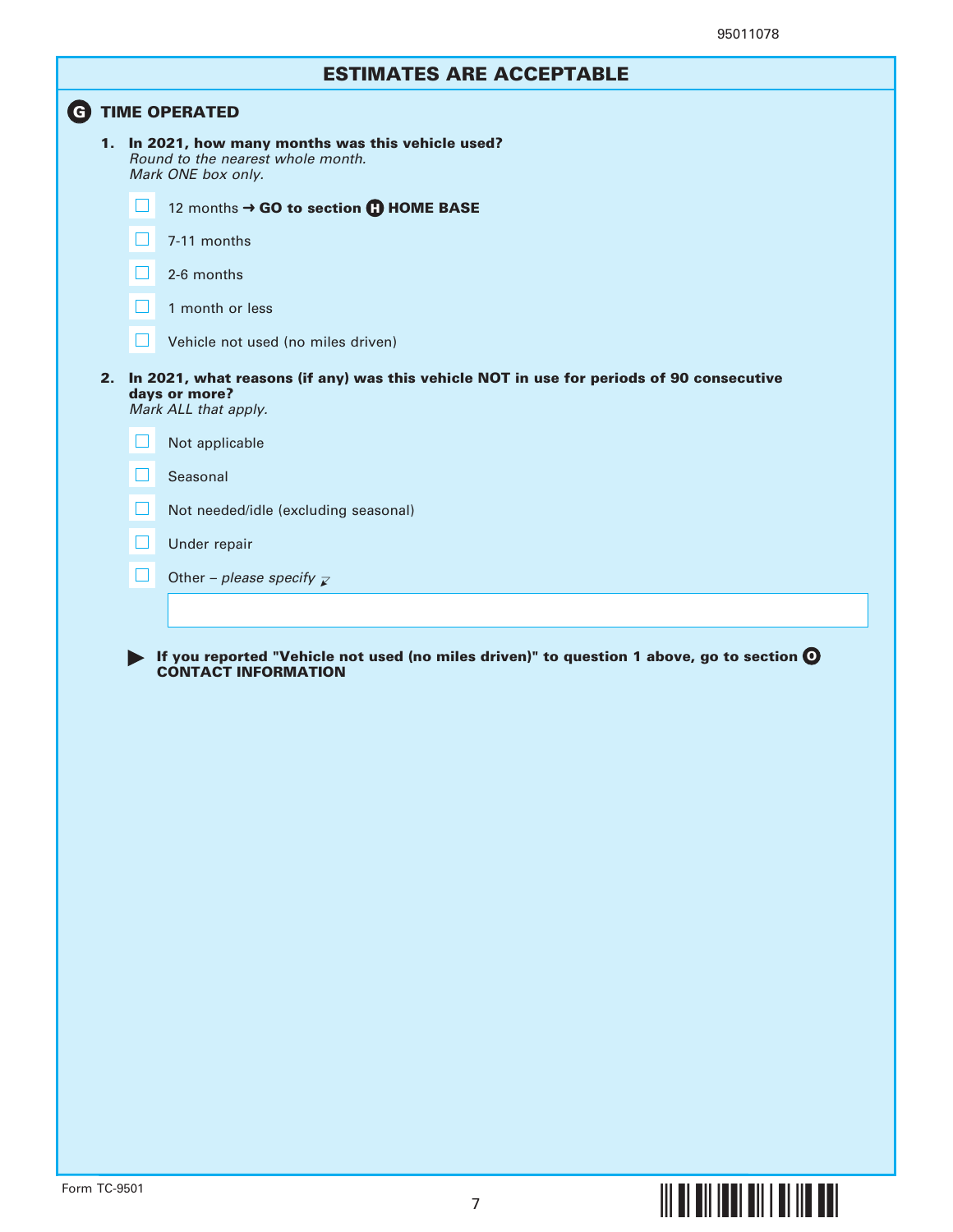**§¢"+w¤**

|    | <b>ESTIMATES ARE ACCEPTABLE</b>                                                                                                                                                                                                 |
|----|---------------------------------------------------------------------------------------------------------------------------------------------------------------------------------------------------------------------------------|
| н  | <b>HOME BASE</b>                                                                                                                                                                                                                |
|    | 1. What was the primary function of the home base from which this vehicle operated?<br><b>NOTE:</b> Home base refers to the location where the vehicle was usually parked when it was<br>not on the road.<br>Mark ONE box only. |
|    | $\mathsf{L}$<br>No home base $\rightarrow$ GO to section $\bigcap$ MILES                                                                                                                                                        |
|    | $\Box$<br>Private residence                                                                                                                                                                                                     |
|    | $\Box$<br>Corporate office/headquarters                                                                                                                                                                                         |
|    | ⊔<br>Terminal or motor pool                                                                                                                                                                                                     |
|    | $\Box$<br>Distribution center                                                                                                                                                                                                   |
|    | $\Box$<br>Manufacturing plant                                                                                                                                                                                                   |
|    | Ш<br>Farm/agricultural production                                                                                                                                                                                               |
|    | $\mathsf{L}$<br>Mining or other energy production site                                                                                                                                                                          |
|    | $\mathsf{L}$<br>Truck leasing company                                                                                                                                                                                           |
|    | Port                                                                                                                                                                                                                            |
|    | Other – please specify $\overline{z}$                                                                                                                                                                                           |
|    |                                                                                                                                                                                                                                 |
|    | 2. Where was the home base of this vehicle on July 1, 2021?<br>If this vehicle was put into service after July 1, 2021, enter current home base.                                                                                |
|    | <b>ZIP Code</b><br>City (or city equivalent)<br><b>State</b>                                                                                                                                                                    |
|    |                                                                                                                                                                                                                                 |
|    | County/Parish/Borough (or equivalent)                                                                                                                                                                                           |
|    |                                                                                                                                                                                                                                 |
| 3. | In addition to this vehicle, how many other vehicles/trailers were operated from the home base<br>location?                                                                                                                     |
|    |                                                                                                                                                                                                                                 |
|    |                                                                                                                                                                                                                                 |
|    |                                                                                                                                                                                                                                 |
|    |                                                                                                                                                                                                                                 |
|    | Converter dollies:                                                                                                                                                                                                              |
|    | A dolly is an unpowered vehicle designed for connection to a tractor unit or truck.                                                                                                                                             |
|    | No other vehicles at this home base                                                                                                                                                                                             |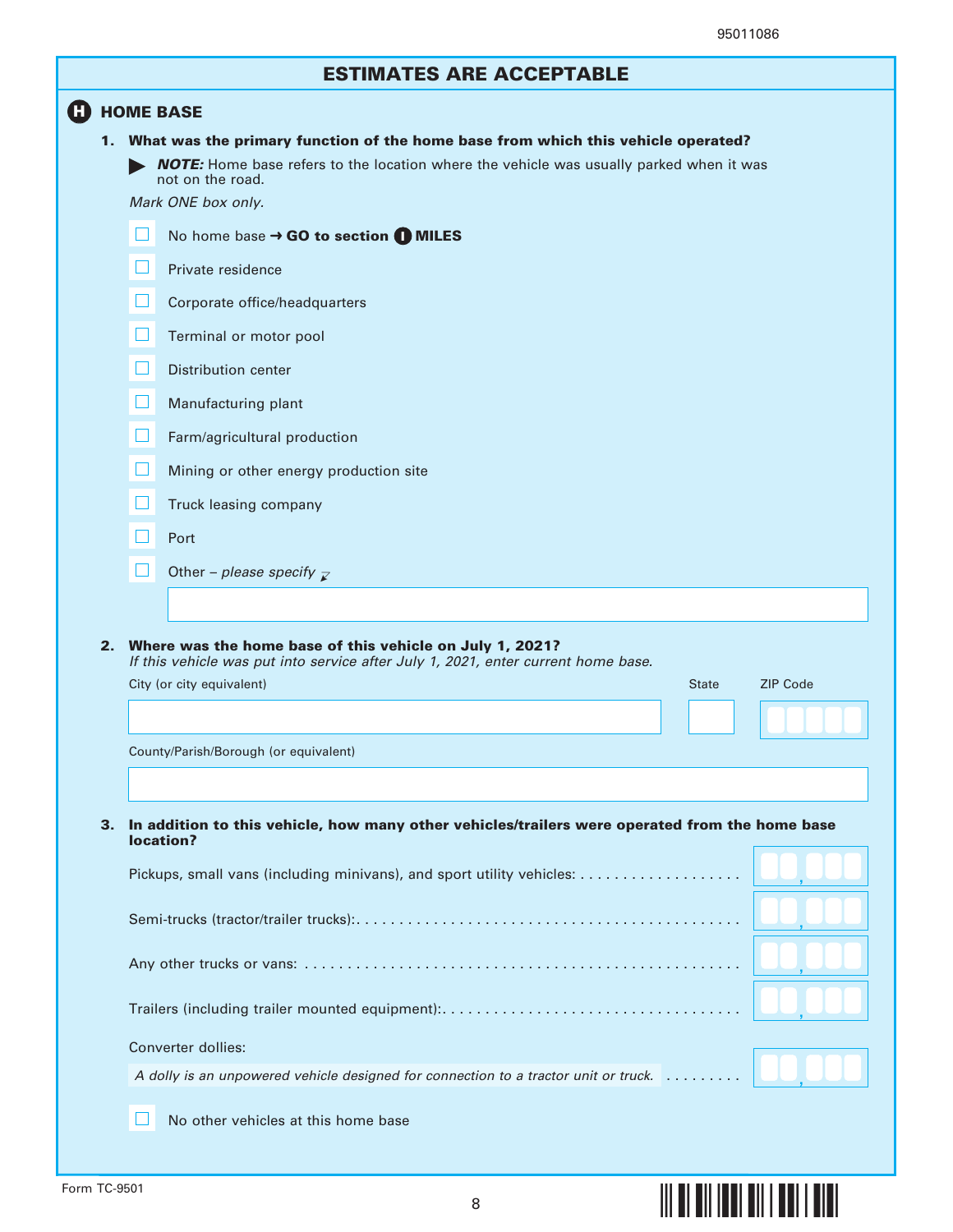**§¢"+¡¤**

|              |  | <b>ESTIMATES ARE ACCEPTABLE</b>                                                                                                                                                                                                                                                                             |              |  |
|--------------|--|-------------------------------------------------------------------------------------------------------------------------------------------------------------------------------------------------------------------------------------------------------------------------------------------------------------|--------------|--|
| <b>MILES</b> |  |                                                                                                                                                                                                                                                                                                             |              |  |
|              |  | 1. How many total miles was this vehicle driven in 2021?                                                                                                                                                                                                                                                    | <b>Miles</b> |  |
|              |  | Total miles verified by records                                                                                                                                                                                                                                                                             |              |  |
| 2.           |  | How was the annual mileage calculated?<br>Mark ALL that apply.                                                                                                                                                                                                                                              |              |  |
|              |  | Odometer readings                                                                                                                                                                                                                                                                                           |              |  |
|              |  | Gas or fuel receipts                                                                                                                                                                                                                                                                                        |              |  |
|              |  | Trip meter                                                                                                                                                                                                                                                                                                  |              |  |
|              |  | <b>GPS</b>                                                                                                                                                                                                                                                                                                  |              |  |
|              |  | Other - please specify $\mathbb{Z}$                                                                                                                                                                                                                                                                         |              |  |
|              |  |                                                                                                                                                                                                                                                                                                             |              |  |
| 3.           |  | How many miles-per-gallon (mpg) did this vehicle average in 2021?<br>If compressed natural gas (CNG), liquified natural gas (LNG), or electricity was<br>used, give miles per gasoline gallon equivalent (GGE). 1 GGE = 123 cubic feet<br>CNG. 1 GGE = 1.5362 gallons of LNG. 1 GGE = 33.7 kWh electricity. | <b>MPG</b>   |  |
|              |  | 4. How was miles-per-gallon (mpg) calculated?<br>Mark ALL that apply.                                                                                                                                                                                                                                       |              |  |
|              |  | Odometer readings                                                                                                                                                                                                                                                                                           |              |  |
|              |  | Gas or fuel receipts                                                                                                                                                                                                                                                                                        |              |  |
|              |  | Trip meter                                                                                                                                                                                                                                                                                                  |              |  |
|              |  | <b>GPS</b>                                                                                                                                                                                                                                                                                                  |              |  |
|              |  | Other - please specify $\mathbb{Z}$                                                                                                                                                                                                                                                                         |              |  |
|              |  |                                                                                                                                                                                                                                                                                                             |              |  |
| 5.           |  | What was the approximate percentage of this vehicle's 2021 mileage for each of the following<br>jurisdictions? Round to the nearest whole percent. Total should sum to 100%.                                                                                                                                |              |  |
|              |  |                                                                                                                                                                                                                                                                                                             | %            |  |
|              |  | Operated in states other than the home base state (or has no home base)                                                                                                                                                                                                                                     | %            |  |
|              |  |                                                                                                                                                                                                                                                                                                             | %            |  |
|              |  |                                                                                                                                                                                                                                                                                                             |              |  |
|              |  |                                                                                                                                                                                                                                                                                                             | %            |  |
|              |  |                                                                                                                                                                                                                                                                                                             | $100\%$      |  |
|              |  |                                                                                                                                                                                                                                                                                                             |              |  |
|              |  | Percentages verified by records                                                                                                                                                                                                                                                                             |              |  |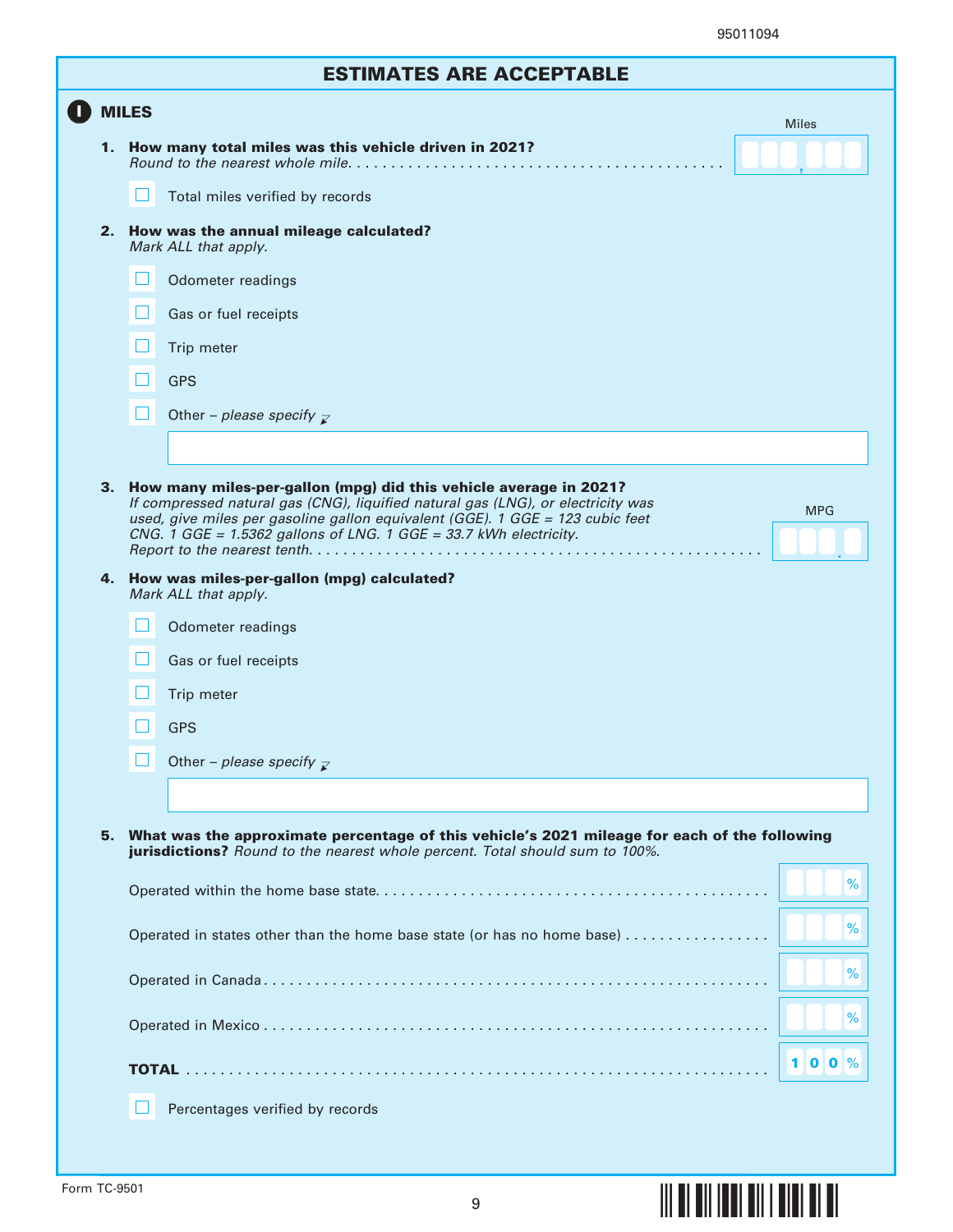**§¢",#¤**

# ESTIMATES ARE ACCEPTABLE

### **D** MILES - Continued

| ranges of operation?             | 6. What was the approximate percentage of this vehicle's 2021 mileage driven within the following<br>If this vehicle did not operate from a home base, report its average range of operation.                                                                       |      |
|----------------------------------|---------------------------------------------------------------------------------------------------------------------------------------------------------------------------------------------------------------------------------------------------------------------|------|
|                                  | Round to the nearest whole percent. Total should sum to 100%.                                                                                                                                                                                                       |      |
|                                  |                                                                                                                                                                                                                                                                     | %    |
|                                  |                                                                                                                                                                                                                                                                     | $\%$ |
|                                  |                                                                                                                                                                                                                                                                     | %    |
|                                  |                                                                                                                                                                                                                                                                     | %    |
|                                  |                                                                                                                                                                                                                                                                     | %    |
|                                  |                                                                                                                                                                                                                                                                     | 100% |
|                                  | Percentages verified by records                                                                                                                                                                                                                                     |      |
|                                  | 7. What was the approximate percentage of this vehicle's 2021 mileage driven off road<br>(not on an established public or private road)?<br>Round to the nearest whole percent. If not applicable, enter zero.                                                      |      |
|                                  |                                                                                                                                                                                                                                                                     | %    |
| Round to the nearest whole mile. | 8. How many miles has this vehicle been driven since it was manufactured?<br>If the odometer has turned over, please enter the figure for the total amount.<br>If the vehicle is no longer in your possession, enter the figure when you last operated the vehicle. |      |
|                                  |                                                                                                                                                                                                                                                                     |      |
| <b>FUEL AND MAINTENANCE</b>      |                                                                                                                                                                                                                                                                     |      |
|                                  | 1. In 2021, what type of fuel or fuel combination was most often used in this vehicle?<br>If a fuel combination was used, select ALL that make up the combination. Otherwise, mark ONE box only.                                                                    |      |
| Gasoline                         |                                                                                                                                                                                                                                                                     |      |
|                                  | Diesel (including biodiesel)                                                                                                                                                                                                                                        |      |
|                                  | Propane (liquefied petroleum gas)                                                                                                                                                                                                                                   |      |
|                                  | Alcohol fuels - ethanol (E85, E100)                                                                                                                                                                                                                                 |      |
| ப<br>Electricity                 |                                                                                                                                                                                                                                                                     |      |
|                                  | <b>Compressed Natural Gas (CNG)</b>                                                                                                                                                                                                                                 |      |
|                                  | Liquified Natural Gas (LNG)                                                                                                                                                                                                                                         |      |
|                                  | Other - please specify $\overline{z}$                                                                                                                                                                                                                               |      |
|                                  |                                                                                                                                                                                                                                                                     |      |
|                                  |                                                                                                                                                                                                                                                                     |      |
|                                  |                                                                                                                                                                                                                                                                     |      |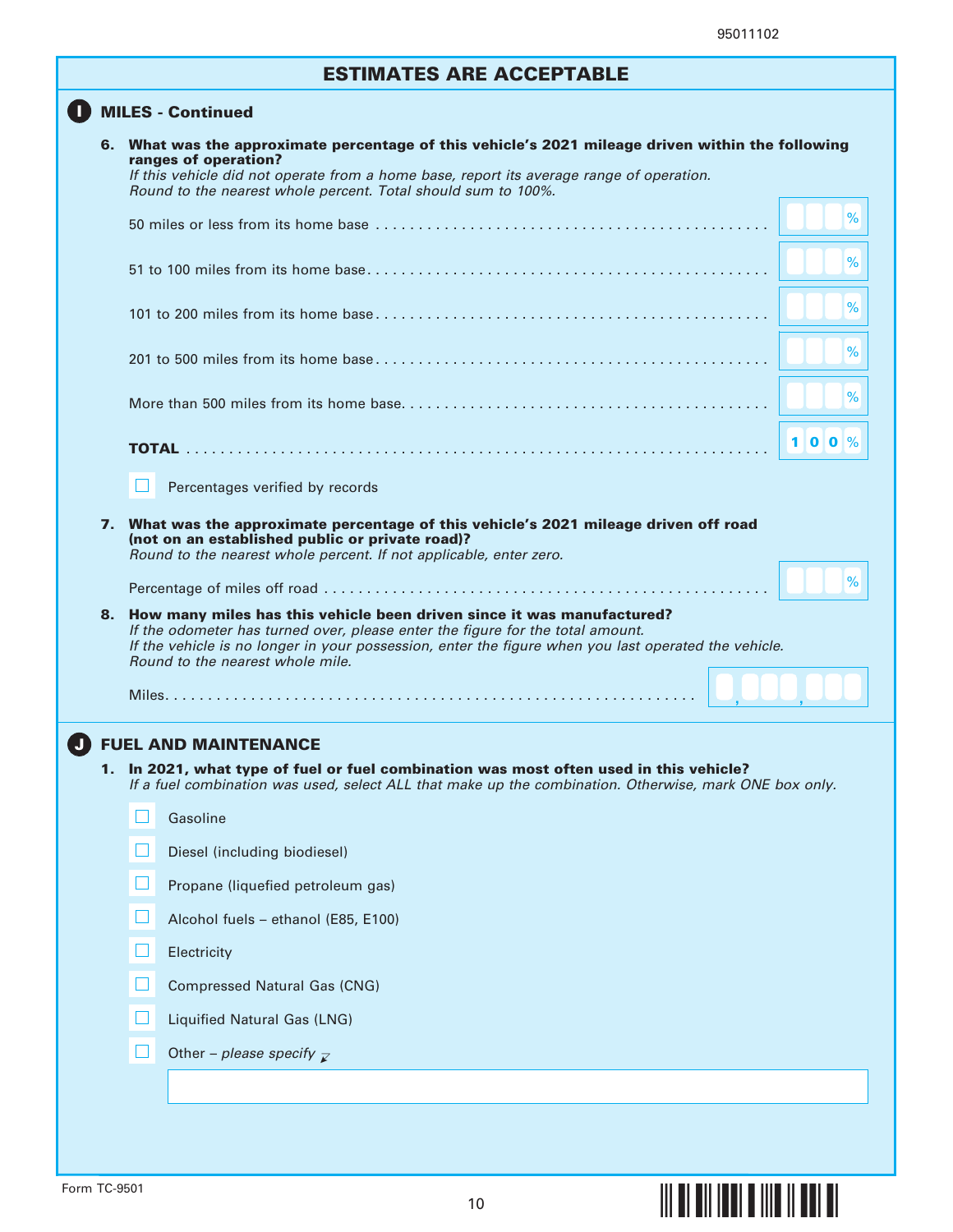|   | <b>ESTIMATES ARE ACCEPTABLE</b>                                                                                                                                                                                                                                                                                                                                                                                                                                                                                                                                                                                                                                                                                                                                      |
|---|----------------------------------------------------------------------------------------------------------------------------------------------------------------------------------------------------------------------------------------------------------------------------------------------------------------------------------------------------------------------------------------------------------------------------------------------------------------------------------------------------------------------------------------------------------------------------------------------------------------------------------------------------------------------------------------------------------------------------------------------------------------------|
|   | <b>FUEL AND MAINTENANCE - Continued</b>                                                                                                                                                                                                                                                                                                                                                                                                                                                                                                                                                                                                                                                                                                                              |
|   | 2. In 2021, at what type of location was this vehicle typically refueled?                                                                                                                                                                                                                                                                                                                                                                                                                                                                                                                                                                                                                                                                                            |
|   | Mark ONE box only.                                                                                                                                                                                                                                                                                                                                                                                                                                                                                                                                                                                                                                                                                                                                                   |
|   | <b>Gas station</b>                                                                                                                                                                                                                                                                                                                                                                                                                                                                                                                                                                                                                                                                                                                                                   |
| H | Truck stop                                                                                                                                                                                                                                                                                                                                                                                                                                                                                                                                                                                                                                                                                                                                                           |
|   | Your own facility (including home, farm, ranch, on-site by mobile supplier, etc.)                                                                                                                                                                                                                                                                                                                                                                                                                                                                                                                                                                                                                                                                                    |
|   | Other company's/contractor's facility not open to the public                                                                                                                                                                                                                                                                                                                                                                                                                                                                                                                                                                                                                                                                                                         |
|   | Other – please specify $\overline{\mathcal{L}}$                                                                                                                                                                                                                                                                                                                                                                                                                                                                                                                                                                                                                                                                                                                      |
|   |                                                                                                                                                                                                                                                                                                                                                                                                                                                                                                                                                                                                                                                                                                                                                                      |
|   | 3. In 2021, who performed any GENERAL maintenance (oil change, brake change, headlight<br>replacement, etc.) on this vehicle?<br>Mark ALL that apply.                                                                                                                                                                                                                                                                                                                                                                                                                                                                                                                                                                                                                |
|   | General repair business or private mechanic (includes gas stations, truck stops, parts store, etc.)                                                                                                                                                                                                                                                                                                                                                                                                                                                                                                                                                                                                                                                                  |
|   | Dealership service department                                                                                                                                                                                                                                                                                                                                                                                                                                                                                                                                                                                                                                                                                                                                        |
| H | Leasing company                                                                                                                                                                                                                                                                                                                                                                                                                                                                                                                                                                                                                                                                                                                                                      |
|   | Yourself, spouse, friend, etc. while not employed/paid by any maintenance type facility                                                                                                                                                                                                                                                                                                                                                                                                                                                                                                                                                                                                                                                                              |
|   | Company-owned maintenance facility                                                                                                                                                                                                                                                                                                                                                                                                                                                                                                                                                                                                                                                                                                                                   |
|   | None performed $\rightarrow$ GO to question 5 below                                                                                                                                                                                                                                                                                                                                                                                                                                                                                                                                                                                                                                                                                                                  |
|   | Other – please specify $\mathbb{Z}$                                                                                                                                                                                                                                                                                                                                                                                                                                                                                                                                                                                                                                                                                                                                  |
|   |                                                                                                                                                                                                                                                                                                                                                                                                                                                                                                                                                                                                                                                                                                                                                                      |
|   | What was the total cost of all GENERAL maintenance in 2021?<br>\$<br>.00<br>Round to the nearest whole dollar, $\ldots$ , $\ldots$ , $\ldots$ , $\ldots$ , $\ldots$ , $\ldots$ , $\ldots$ , $\ldots$<br>5. In 2021, were any EXTENSIVE repairs over \$500 performed on this vehicle?<br>EXTENSIVE repair means a repair that requires the replacement of a costly part to have the<br>vehicle fully operational again. Exclusions (i) Repair that can be remedied temporarily without<br>special tools or parts. (ii) Tire disablement without other damage even if no spare tire is available.<br>(iii) Headlamp or taillight damage. (iv) Damage to turn signals, horn, or windshield wipers<br>which makes them inoperative.<br>Yes → GO to question 6 on page 12 |
|   | No → GO to question 8 on page 12                                                                                                                                                                                                                                                                                                                                                                                                                                                                                                                                                                                                                                                                                                                                     |

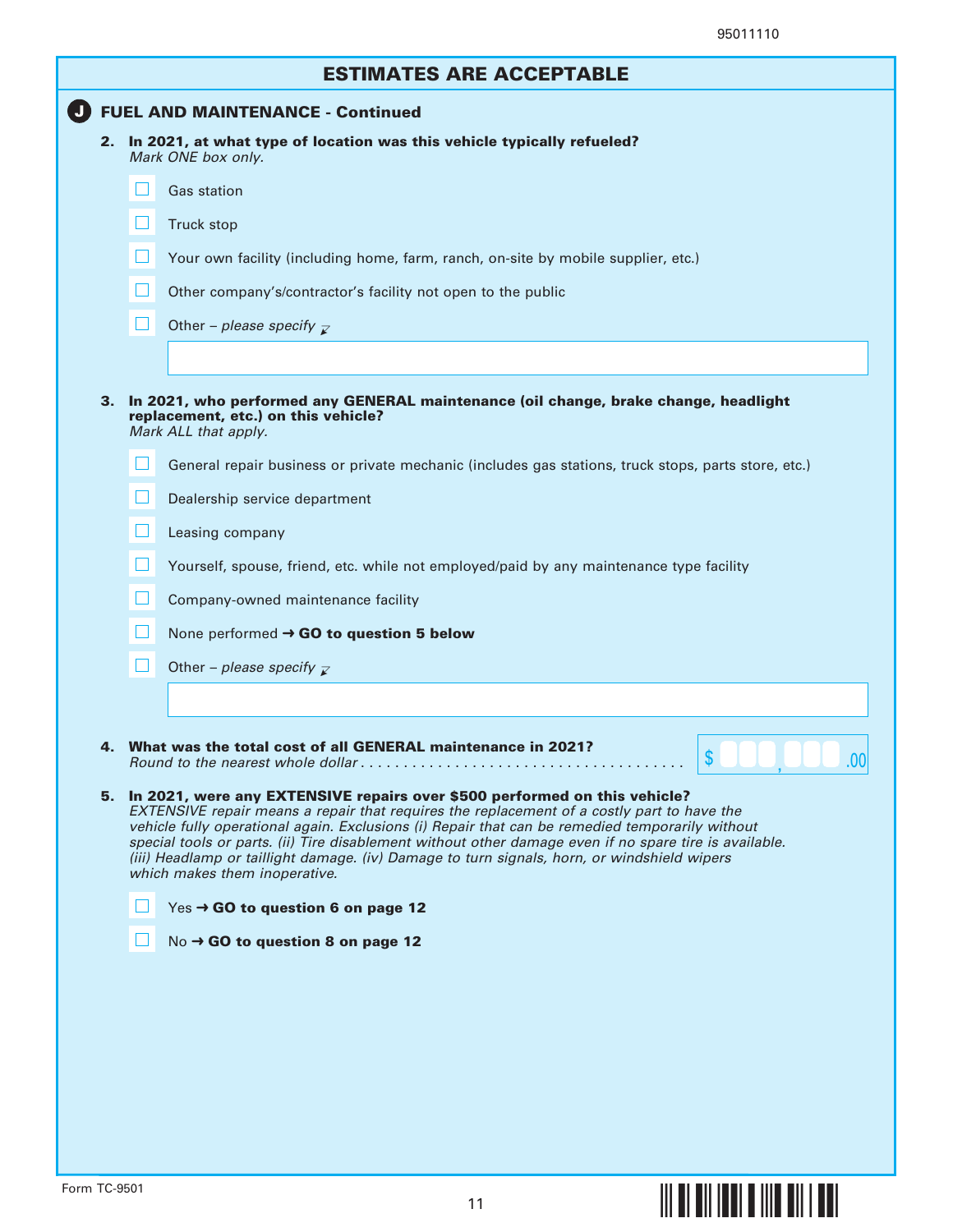**§¢",=¤**

| <b>ESTIMATES ARE ACCEPTABLE</b> |                                                                                                                                              |  |  |
|---------------------------------|----------------------------------------------------------------------------------------------------------------------------------------------|--|--|
|                                 | <b>FUEL AND MAINTENANCE - Continued</b><br>6. Who performed these EXTENSIVE repairs?<br>Mark ALL that apply.                                 |  |  |
|                                 | General repair business or private mechanic (includes gas stations, truck stops, parts store, etc.)                                          |  |  |
|                                 | Dealership service department                                                                                                                |  |  |
|                                 | ப<br>Leasing company                                                                                                                         |  |  |
|                                 | Yourself, spouse, friend, etc. while not employed/paid by any maintenance type facility                                                      |  |  |
|                                 | Company-owned maintenance facility                                                                                                           |  |  |
|                                 | Other - please specify $\overline{\mathcal{L}}$                                                                                              |  |  |
|                                 |                                                                                                                                              |  |  |
|                                 | 7. What was the total cost of all EXTENSIVE repairs in 2021?<br>\$<br>.00                                                                    |  |  |
| 8.                              | Has this vehicle's engine EVER been rebuilt or overhauled?<br>Mark ONE box only.                                                             |  |  |
|                                 | $Yes \rightarrow GO$ to question 9 below                                                                                                     |  |  |
|                                 | No → GO to section <sup>1</sup> VEHICLE CONFIGURATION                                                                                        |  |  |
|                                 | Don't know → GO to section <b>R</b> VEHICLE CONFIGURATION                                                                                    |  |  |
| 9.                              | In what year was this vehicle's engine LAST rebuilt or overhauled?<br>Year                                                                   |  |  |
|                                 | Don't know                                                                                                                                   |  |  |
|                                 | <b>VEHICLE CONFIGURATION</b>                                                                                                                 |  |  |
|                                 | 1. In 2021, was this vehicle used to pull a trailer?<br>Trailer mounted equipment should be treated as a trailer.                            |  |  |
|                                 | Yes                                                                                                                                          |  |  |
|                                 | No → GO to question 6 on page 13                                                                                                             |  |  |
| 2.                              | In 2021, did this vehicle pull a trailer for at least half of all miles driven?<br>Trailer mounted equipment should be treated as a trailer. |  |  |
|                                 | Yes, this vehicle pulled a trailer for 50% or more of all miles driven                                                                       |  |  |
|                                 | No, this vehicle pulled a trailer for less than 50% of all miles driven $\rightarrow$ GO to question 6 on page 13                            |  |  |
| З.                              | How many axles were on the trailer unit most often pulled by this vehicle?<br>Mark ONE box only.                                             |  |  |
|                                 | One                                                                                                                                          |  |  |
|                                 | Two                                                                                                                                          |  |  |
|                                 | Three or more<br>Feet                                                                                                                        |  |  |
| 4.                              | What was the length, in feet, of the trailer unit most often pulled by this vehicle?                                                         |  |  |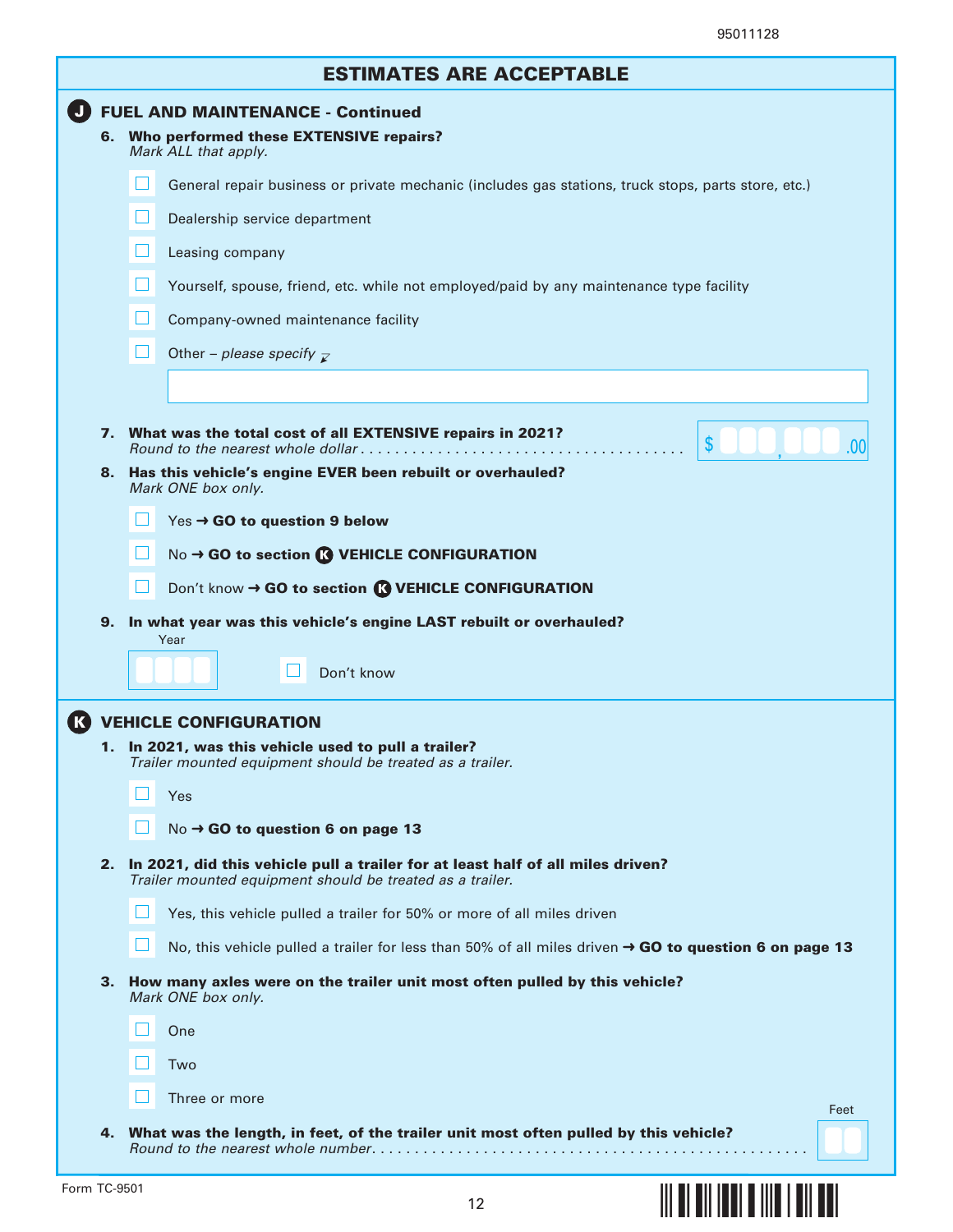|    | <b>ESTIMATES ARE ACCEPTABLE</b>                             |
|----|-------------------------------------------------------------|
|    | <b>K</b> VEHICLE CONFIGURATION - Continued                  |
| 5. | Did the trailer have any of the following add-on equipment? |

- Mark ALL that apply.  $\Box$ Aerodynamic reflectors  $\Box$ Aluminum wheels  $\Box$  Front fairing  $\Box$  Lightweight landing gear Ш Rear fairing (trailer tail, boat tail) **FIL** Side skirts Undercarriage aerodynamic devices H ш None of the above  $\Box$ Other – please specify  $\bar{\mathbf{z}}$
- 6. Referring to the most common configuration indicated in question 1 (no trailer or trailer pulled), what was the total length of this vehicle or vehicle/trailer combination? Report distance, in feet, from front bumper to rear of vehicle or trailer(s). Mark ONE box only.

|    |               | Less than 16.0 feet                                                                                                                                                                                                                                      |
|----|---------------|----------------------------------------------------------------------------------------------------------------------------------------------------------------------------------------------------------------------------------------------------------|
|    | $\Box$        | 16.0 to 19.9 feet                                                                                                                                                                                                                                        |
|    |               | 20.0 to 27.9 feet                                                                                                                                                                                                                                        |
|    |               | 28.0 to 35.9 feet                                                                                                                                                                                                                                        |
|    |               | 36.0 to 40.9 feet                                                                                                                                                                                                                                        |
|    | $\mathbf{1}$  | 41.0 to 44.9 feet                                                                                                                                                                                                                                        |
|    | Ш             | 45.0 to 49.9 feet                                                                                                                                                                                                                                        |
|    | $\mathsf{L}$  | Other - please specify<br>feet                                                                                                                                                                                                                           |
|    | <b>WEIGHT</b> |                                                                                                                                                                                                                                                          |
| 1. |               | What was the empty weight of this vehicle or vehicle/trailer combination?<br>That is, the weight of the vehicle or vehicle/trailer combination without any goods,<br>packaging, or parcels for use, delivery, or sale. Round to the nearest whole pound. |
|    |               | Less than 6,001 pounds                                                                                                                                                                                                                                   |
|    |               | 6,001 to 8,500 pounds                                                                                                                                                                                                                                    |
|    |               | 8,501 to 10,000 pounds                                                                                                                                                                                                                                   |

2. In 2021, what was the average weight of this vehicle or vehicle/trailer combination? That is, the typical weight of the vehicle or vehicle/trailer combination **with** any goods, packaging, or parcels for use, delivery, or sale loaded onto the vehicle. Round to the nearest whole pound . . . . . . . . . . . . . . . . . . . . . . . . . . . . . . . . . . . . . . . . . .



,

**§¢",E¤**

 $\Box$ 

Other – please specify

 $\mathbf 0$ 

pounds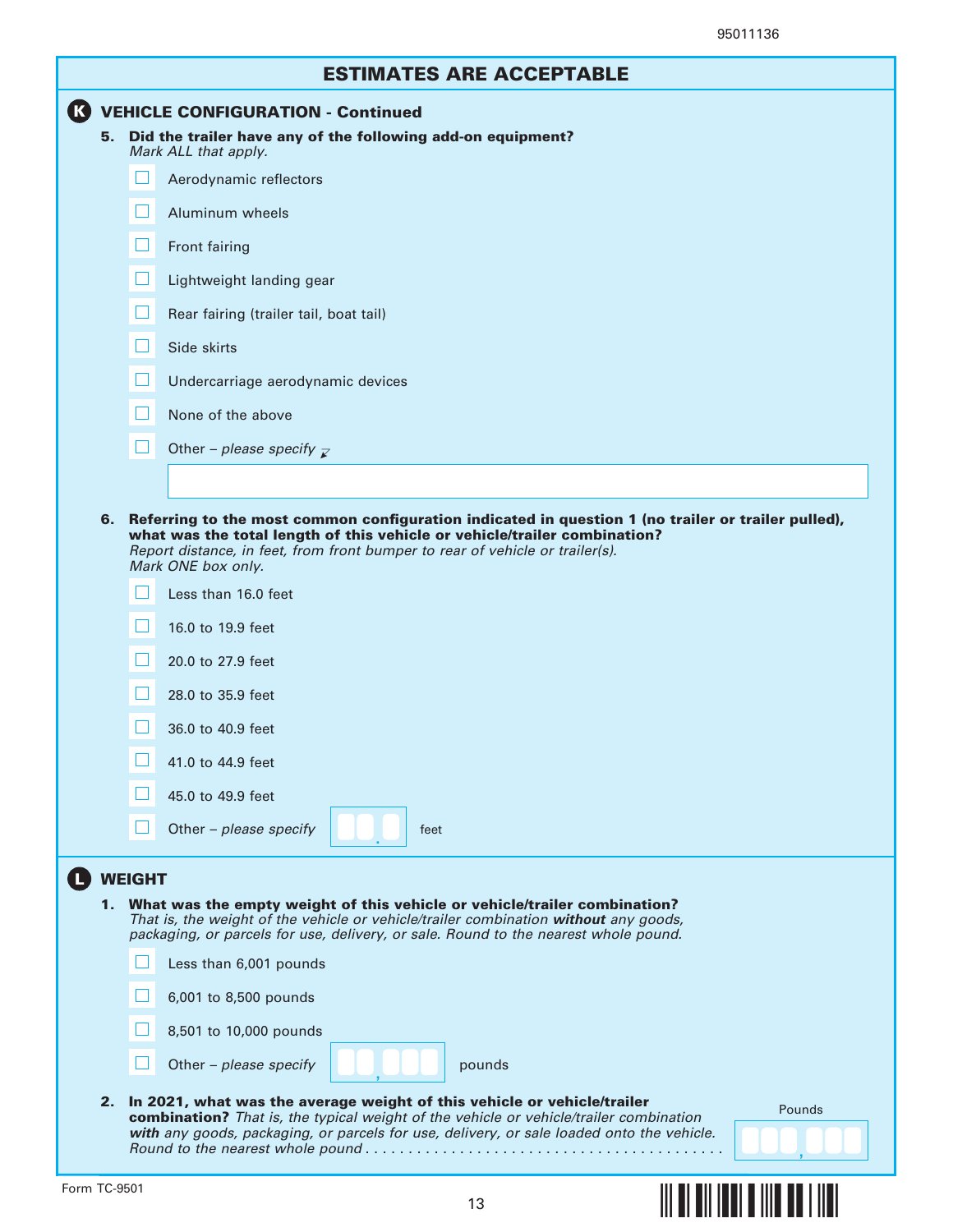**§¢",M¤**

| <b>ESTIMATES ARE ACCEPTABLE</b> |  |  |  |
|---------------------------------|--|--|--|
|---------------------------------|--|--|--|

|    |    | ESTIMATES ANE ACCEPTABLE                                                                                                                                                                       |
|----|----|------------------------------------------------------------------------------------------------------------------------------------------------------------------------------------------------|
| M) |    | <b>KIND OF BUSINESS</b>                                                                                                                                                                        |
|    | 1. | In 2021, was this vehicle used, at least partially, for any commercial or business-related activities?                                                                                         |
|    |    | Yes, this vehicle was used at least part time for commercial activities $\rightarrow$ GO to question 2 below                                                                                   |
|    |    | No, this vehicle was strictly used for personal use $\rightarrow$ GO to section $\odot$ CONTACT INFORMATION                                                                                    |
|    |    | 2. Which of the following best described the business activity in which this vehicle was most<br>often used in 2021?<br>If vehicle was leased, indicate business of lessee. Mark ONE box only. |
|    |    | ப<br>Accommodation or food services (for immediate consumption)                                                                                                                                |
|    |    | Administrative and support and waste management and remediation services                                                                                                                       |
|    |    | ப<br>Waste management and remediation                                                                                                                                                          |
|    |    | $\Box$<br>Landscaping                                                                                                                                                                          |
|    |    | $\Box$<br>Other administrative and support and waste management and remediation services                                                                                                       |
|    |    | Agriculture, forestry, fishing, or hunting                                                                                                                                                     |
|    |    | $\Box$<br>Agriculture (crop and animal production)                                                                                                                                             |
|    |    | $\Box$<br>Fishing, hunting, trapping                                                                                                                                                           |
|    |    | ⊔<br>Forestry and logging                                                                                                                                                                      |
|    |    | $\Box$<br>Other agriculture, forestry, fishing, and hunting                                                                                                                                    |
|    |    | Arts, entertainment, or recreation services                                                                                                                                                    |
|    |    | <b>Construction</b>                                                                                                                                                                            |
|    |    | Construction - residential (includes land subdivision and development, as well as<br>construction by special trade contractors)                                                                |
|    |    | Construction – non-residential (includes land subdivision and development, as well as<br>construction by special trade contractors)                                                            |
|    |    | Other construction                                                                                                                                                                             |
|    |    | Fuel wholesale or distribution                                                                                                                                                                 |
|    |    | Information services (includes telephone and television)                                                                                                                                       |
|    |    | Manufacturing                                                                                                                                                                                  |
|    |    | Mining (includes quarrying, well operations, and beneficiating)                                                                                                                                |
|    |    | $\Box$<br><b>Retail Trade</b>                                                                                                                                                                  |
|    |    | <b>Transportation and warehousing</b>                                                                                                                                                          |
|    |    | H<br>For-hire transportation (of goods or people)                                                                                                                                              |
|    |    | Warehousing and storage                                                                                                                                                                        |
|    |    | Other transportation and warehousing                                                                                                                                                           |
|    |    |                                                                                                                                                                                                |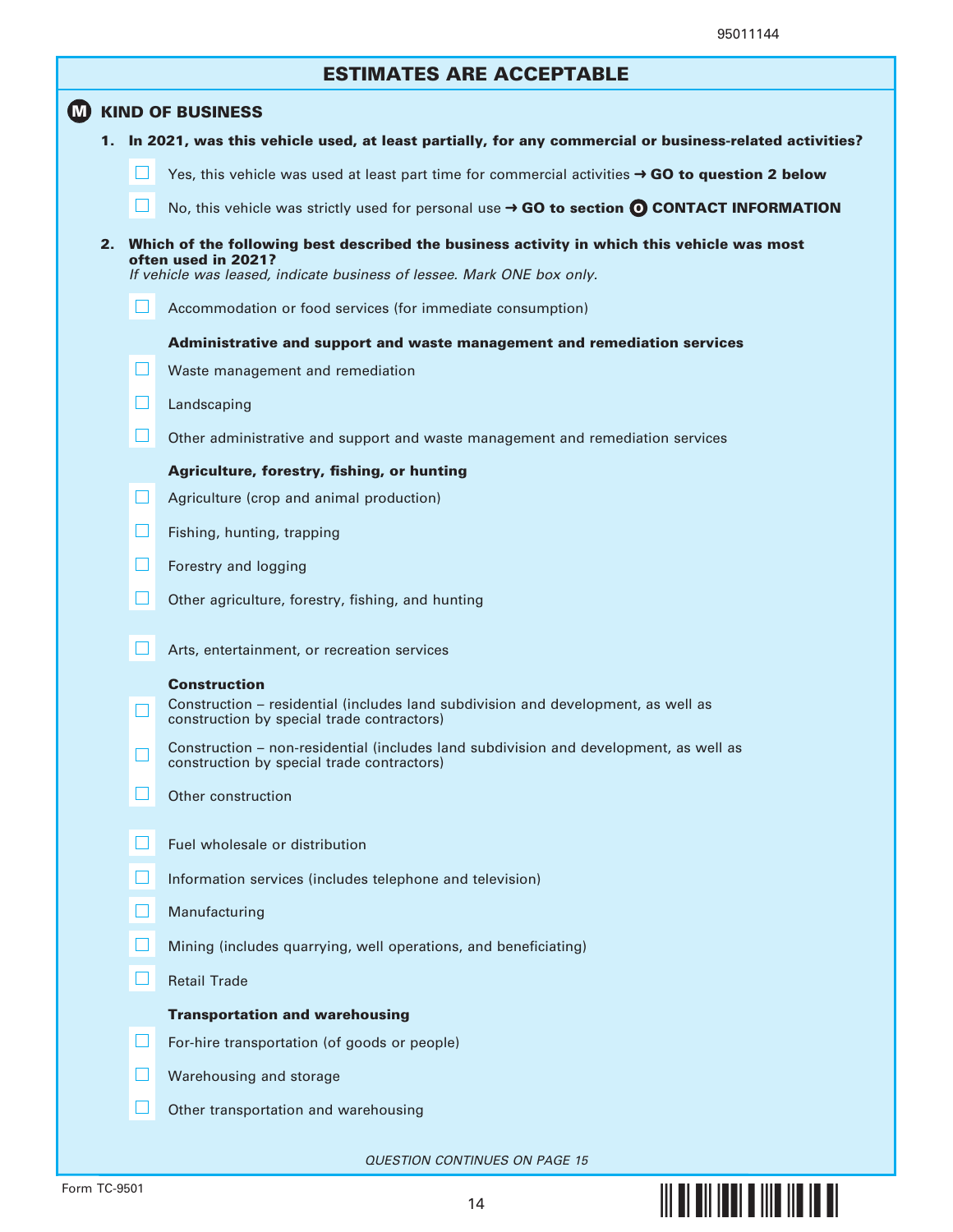**§¢",T¤**

|   |                                     |        | <b>ESTIMATES ARE ACCEPTABLE</b>                                                                                                                                                                                                                                                                                                                                                                                                                                                  |
|---|-------------------------------------|--------|----------------------------------------------------------------------------------------------------------------------------------------------------------------------------------------------------------------------------------------------------------------------------------------------------------------------------------------------------------------------------------------------------------------------------------------------------------------------------------|
| M | <b>KIND OF BUSINESS - Continued</b> |        |                                                                                                                                                                                                                                                                                                                                                                                                                                                                                  |
|   |                                     |        | 2. Continued                                                                                                                                                                                                                                                                                                                                                                                                                                                                     |
|   |                                     |        | Utilities (includes electric power, natural gas, steam supply, water supply, and sewage removal)                                                                                                                                                                                                                                                                                                                                                                                 |
|   |                                     |        | Vehicle leasing or rental (includes short-term rentals)                                                                                                                                                                                                                                                                                                                                                                                                                          |
|   |                                     |        | Wholesale trade                                                                                                                                                                                                                                                                                                                                                                                                                                                                  |
|   |                                     |        | Other services, including advertising, real estate, nonvehicle leasing or rental, educational,<br>health care, social assistance, finance, insurance, professional, scientific, or technical services                                                                                                                                                                                                                                                                            |
|   |                                     | $\Box$ | Other – please describe in detail $\bar{z}$                                                                                                                                                                                                                                                                                                                                                                                                                                      |
|   |                                     |        |                                                                                                                                                                                                                                                                                                                                                                                                                                                                                  |
|   |                                     |        | 3. In 2021, was this vehicle used for any of the following commercial activities?<br>Mark ALL that apply.                                                                                                                                                                                                                                                                                                                                                                        |
|   |                                     |        | Transporting goods/products belonging to you or your company                                                                                                                                                                                                                                                                                                                                                                                                                     |
|   |                                     |        | Transporting goods/products belonging to another person or company<br>(e.g., hired motor carrier or owner operator)                                                                                                                                                                                                                                                                                                                                                              |
|   |                                     |        | Transporting online local goods/products (e.g., grocery store, Uber Eats, Grubhub)                                                                                                                                                                                                                                                                                                                                                                                               |
|   |                                     | H      | Transporting tools related to your business                                                                                                                                                                                                                                                                                                                                                                                                                                      |
|   |                                     | ш      | Transporting paying passengers (e.g., taxi, Uber, Lyft)                                                                                                                                                                                                                                                                                                                                                                                                                          |
|   |                                     |        | Transporting non-paying passengers (e.g., shuttle for airports, hotels, car rentals, or social services)                                                                                                                                                                                                                                                                                                                                                                         |
|   |                                     |        | Rental (daily and other short term)                                                                                                                                                                                                                                                                                                                                                                                                                                              |
|   |                                     |        | Other – please specify $\overline{z}$                                                                                                                                                                                                                                                                                                                                                                                                                                            |
|   |                                     |        |                                                                                                                                                                                                                                                                                                                                                                                                                                                                                  |
|   |                                     |        | 4. What was the approximate percentage of this vehicle's 2021 mileage for each of the<br>following activities?<br>Follow the instruction for the category with the highest reported percentage.<br>If your highest percentage occurs for more than one category, choose the category<br>that you most identify with. Round to the nearest whole percent.<br>Transporting goods/products belonging to you or your company $\rightarrow$ GO to section $\bigcirc$<br>$\frac{9}{6}$ |
|   |                                     |        | Transporting goods/products belonging to another person or company<br>(e.g., hired motor carrier or owner operator) $\rightarrow$ GO to section $\bullet$<br>%                                                                                                                                                                                                                                                                                                                   |
|   |                                     |        | Transporting online local goods/products (e.g., grocery store, Uber Eats,<br>$\frac{9}{6}$<br>$Grubhub$ ) $\rightarrow$ GO to section $\bigcirc$ PRODUCTS, EQUIPMENT, OR MATERIAL $\ldots$                                                                                                                                                                                                                                                                                       |
|   |                                     |        | %<br>Transporting tools related to your business $\rightarrow$ GO to section $\odot$ CONTACT INFORMATION.                                                                                                                                                                                                                                                                                                                                                                        |
|   |                                     |        | Transporting paying passengers (e.g., taxi, Uber, Lyft) $\rightarrow$ GO to section $\odot$<br>$\%$                                                                                                                                                                                                                                                                                                                                                                              |
|   |                                     |        | Transporting non-paying passengers (e.g., shuttle for airports, hotels, car rentals, or<br>%                                                                                                                                                                                                                                                                                                                                                                                     |
|   |                                     |        | $\%$<br>Rental (daily and other short term) $\rightarrow$ GO to section $\odot$ CONTACT INFORMATION                                                                                                                                                                                                                                                                                                                                                                              |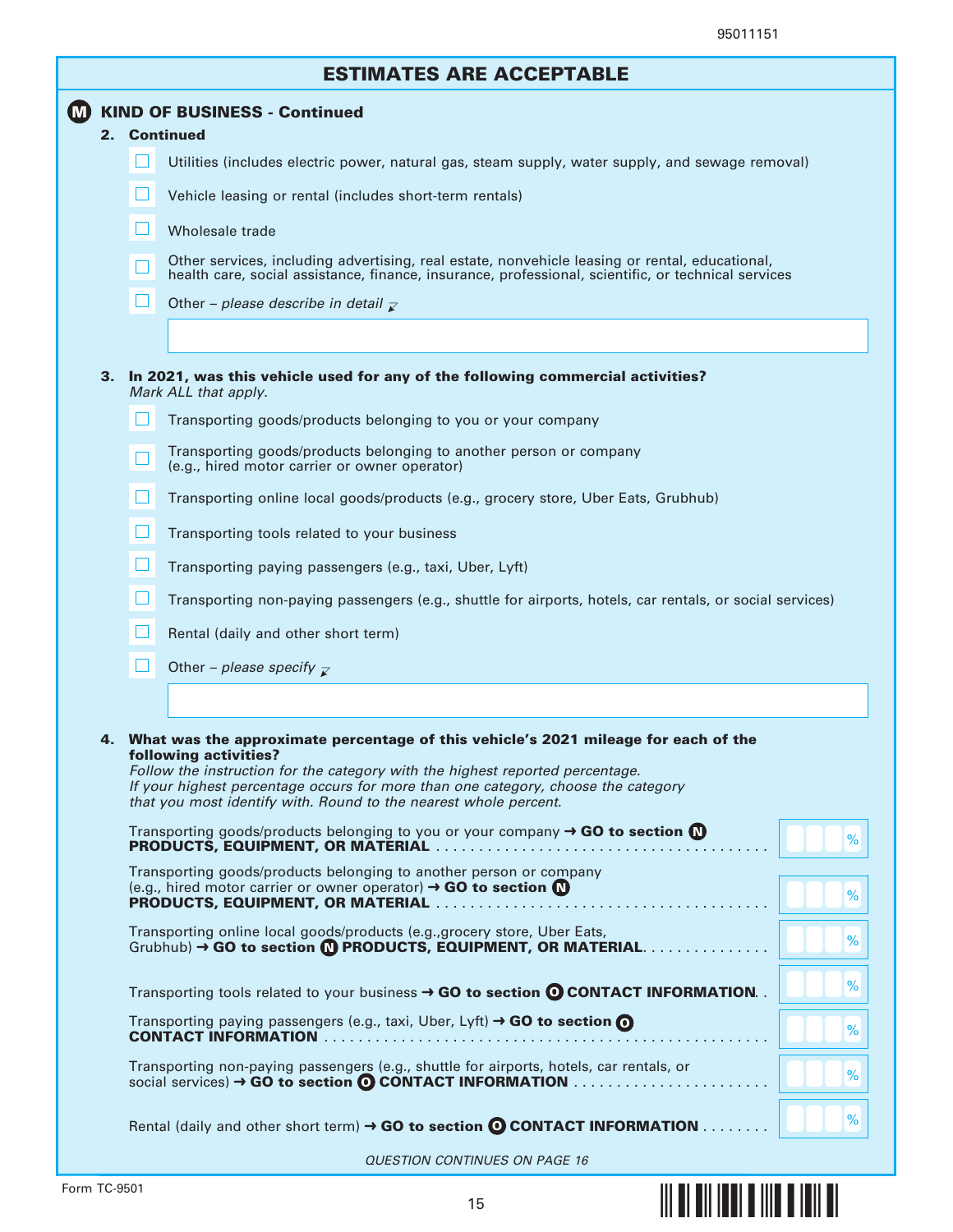|                | <b>ESTIMATES ARE ACCEPTABLE</b> |                                                                                                                                                                                                            |                                   |  |
|----------------|---------------------------------|------------------------------------------------------------------------------------------------------------------------------------------------------------------------------------------------------------|-----------------------------------|--|
| $\blacksquare$ |                                 | <b>KIND OF BUSINESS - Continued</b>                                                                                                                                                                        |                                   |  |
|                |                                 | 4. Continued                                                                                                                                                                                               |                                   |  |
|                |                                 | Personal use (non-commercial use) → GO to section © CONTACT INFORMATION.                                                                                                                                   | %                                 |  |
|                |                                 |                                                                                                                                                                                                            | $\%$                              |  |
|                |                                 | Percentages verified by records                                                                                                                                                                            |                                   |  |
| $\mathbf{C}$   |                                 | PRODUCTS, EQUIPMENT, OR MATERIALS                                                                                                                                                                          |                                   |  |
|                |                                 | 1. What was the approximate percentage of this vehicle's 2021 mileage for each<br>of the following categories?<br>Round to the nearest whole percent. Total should sum to 100%                             |                                   |  |
|                |                                 | Empty - NOT CARRYING any products, tools, equipment, or materials                                                                                                                                          | %                                 |  |
|                |                                 |                                                                                                                                                                                                            | %                                 |  |
|                |                                 |                                                                                                                                                                                                            | $100\%$                           |  |
|                |                                 | Percentages verified by records                                                                                                                                                                            |                                   |  |
|                | 2.                              | What was the approximate percentage of this vehicle's 2021 mileage that this<br>vehicle was filled to physical capacity (cubed out)?<br>Round to the nearest whole percent. If not applicable, enter zero. |                                   |  |
|                |                                 |                                                                                                                                                                                                            | %                                 |  |
|                |                                 | Percentages verified by records                                                                                                                                                                            |                                   |  |
|                |                                 | 3. What was the approximate percentage of this vehicle's 2021 mileage that this<br>vehicle was filled to weight limit (weighed out)?<br>Round to the nearest whole percent. If not applicable, enter zero. |                                   |  |
|                |                                 |                                                                                                                                                                                                            | %                                 |  |
|                |                                 | Percentages verified by records                                                                                                                                                                            |                                   |  |
|                | 4.                              | In 2021, when carrying a typical load, what was the average weight                                                                                                                                         | Pounds                            |  |
|                |                                 | of goods, parcels, or any other products (including packaging) that<br>were loaded for delivery or sale? Round to the nearest whole pound                                                                  |                                   |  |
|                | 5.                              | In 2021, for the miles driven while carrying a load, what percentage of those "LOADED miles"<br>were driven while carrying the following?                                                                  |                                   |  |
|                |                                 | Round to the nearest whole percent. Percentages can add to more than 100% if more than one type of<br>product was carried at the same time.                                                                |                                   |  |
|                |                                 | <b>Products</b>                                                                                                                                                                                            | <b>Percent of</b><br>loaded miles |  |
|                |                                 | <b>Agricultural and animal products</b>                                                                                                                                                                    |                                   |  |
|                |                                 |                                                                                                                                                                                                            | %                                 |  |
|                |                                 |                                                                                                                                                                                                            | $\%$                              |  |
|                |                                 | <b>QUESTION CONTINUES ON PAGE 17</b>                                                                                                                                                                       |                                   |  |
| Form TC-9501   |                                 | <u>                                     </u><br>16                                                                                                                                                         |                                   |  |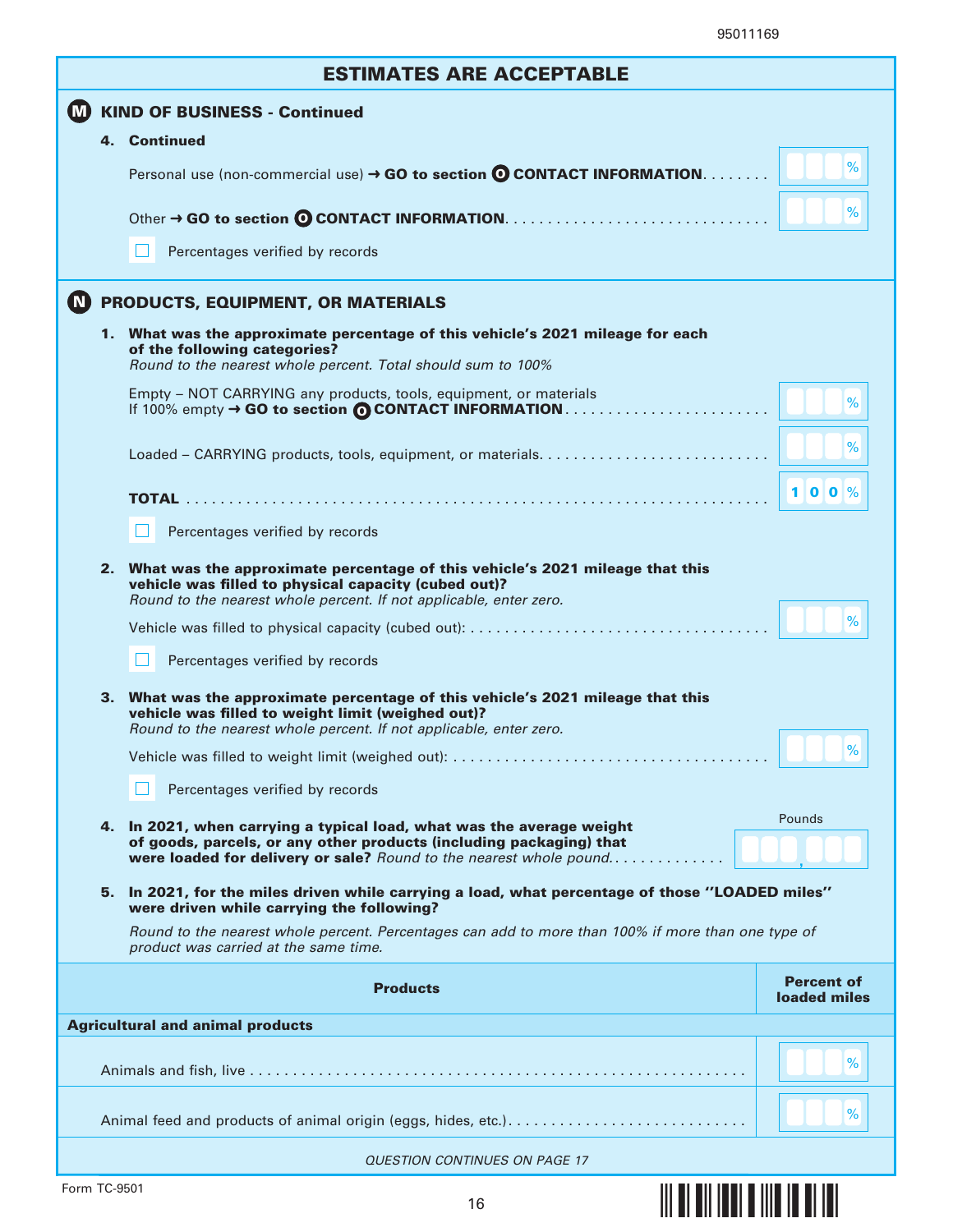**§¢",n¤**

| <b>ESTIMATES ARE ACCEPTABLE</b>                                                            |                                   |  |  |  |
|--------------------------------------------------------------------------------------------|-----------------------------------|--|--|--|
| <b>PRODUCTS, EQUIPMENT, OR MATERIALS - Continued</b>                                       |                                   |  |  |  |
| <b>Products</b>                                                                            | <b>Percent of</b><br>loaded miles |  |  |  |
| <b>Agricultural and animal products - continued</b>                                        |                                   |  |  |  |
|                                                                                            | %                                 |  |  |  |
|                                                                                            | %                                 |  |  |  |
| <b>Chemicals and chemical products</b>                                                     |                                   |  |  |  |
| Basic chemicals (hydrogen, oxygen, hydrochloric acid, chlorine, sodium hydroxide etc.)     | %                                 |  |  |  |
|                                                                                            | %                                 |  |  |  |
|                                                                                            | %                                 |  |  |  |
|                                                                                            | %                                 |  |  |  |
| Food products, alcohol, and tobacco                                                        |                                   |  |  |  |
|                                                                                            | %                                 |  |  |  |
| Bakery and milled grain products (baked snack goods, pasta, cereal, etc.)                  | %                                 |  |  |  |
|                                                                                            | %                                 |  |  |  |
| Tobacco products (cigarettes, cigars, chewing tobacco, etc.) including electronic devices. | %                                 |  |  |  |
| All other prepared foodstuffs (dairy products, fats, food oils, sauces, spices, etc.).     | %                                 |  |  |  |
| Forestry, wood, and paper products                                                         |                                   |  |  |  |
|                                                                                            | %                                 |  |  |  |
| Paper or paperboard articles (toilet paper, paper towels, wallpaper, envelopes, etc.)      | $\%$                              |  |  |  |
|                                                                                            | %                                 |  |  |  |
| Pulp, newsprint, paper, and paperboard (newsprint in large rolls, napkin stock, etc.)      | $\%$                              |  |  |  |
|                                                                                            | $\%$                              |  |  |  |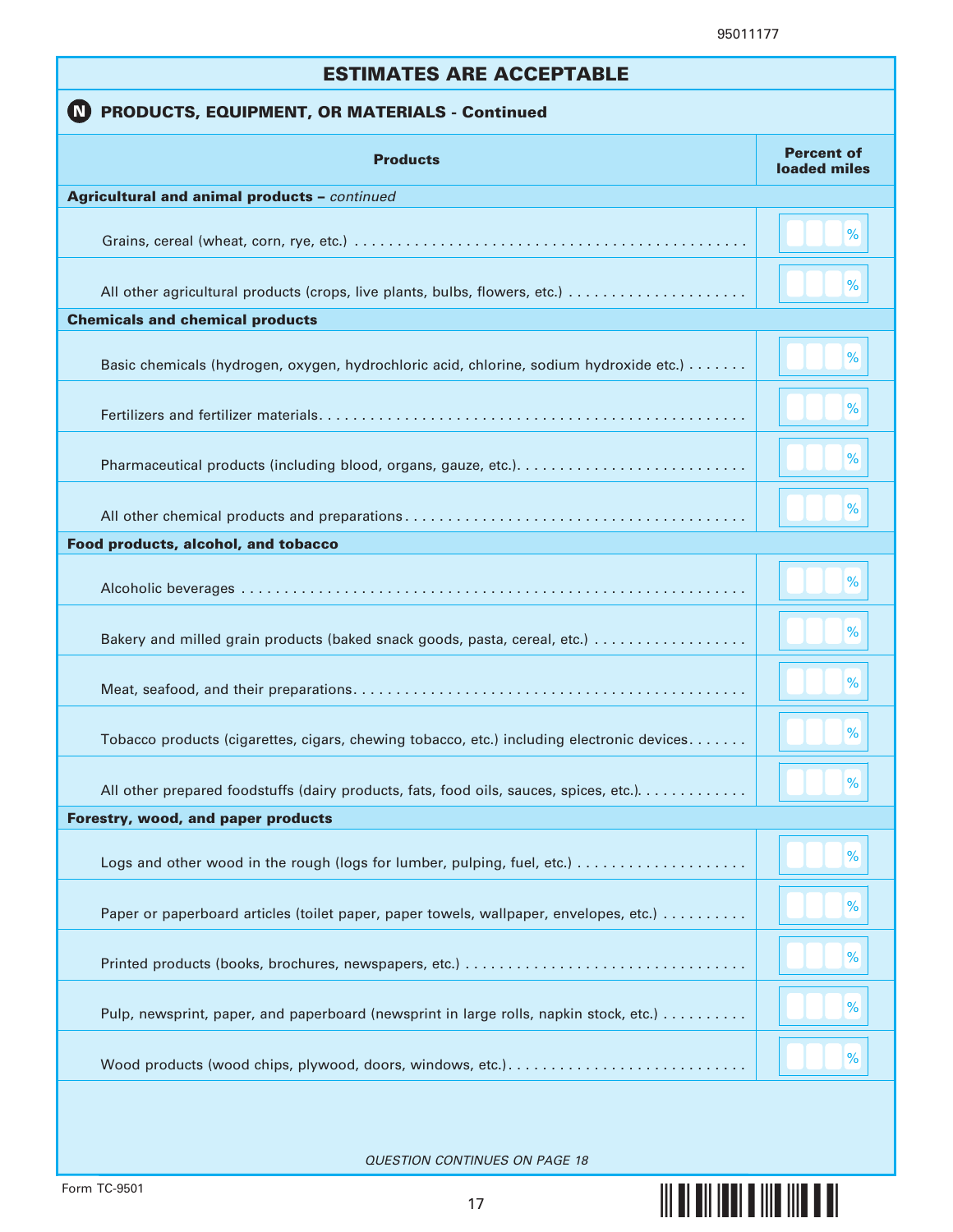**§¢",v¤**

| <b>ESTIMATES ARE ACCEPTABLE</b>                                                        |                                   |  |  |  |
|----------------------------------------------------------------------------------------|-----------------------------------|--|--|--|
| PRODUCTS, EQUIPMENT, OR MATERIALS - Continued<br>(N)                                   |                                   |  |  |  |
| <b>Products</b>                                                                        | <b>Percent of</b><br>loaded miles |  |  |  |
| <b>Manufactured metal and mineral products</b>                                         |                                   |  |  |  |
|                                                                                        | %                                 |  |  |  |
| Base metal in primary or semifinished forms (bars and rods of steel or iron, etc.)     | $\%$                              |  |  |  |
| Nonmetallic mineral products (cement, bricks, glass, concrete products, mirrors, etc.) | %                                 |  |  |  |
| Other manufactured products or equipment                                               |                                   |  |  |  |
| Electronic and other electrical equipment (telephones, computer equipment, etc.)       | %                                 |  |  |  |
|                                                                                        | %                                 |  |  |  |
| Machinery (motors, turbines, air conditioning equipment, fans, dishwashers, etc.)      | $\%$                              |  |  |  |
| Miscellaneous manufactured products (toys, sports equipment, jewelry, clocks, etc.)    | $\%$                              |  |  |  |
| Precision instruments and apparatus (cameras, eyewear, measuring instruments, etc.).   | $\%$                              |  |  |  |
| Textile, leather, and related articles (footwear, yarns, threads, comforters, etc.)    | %                                 |  |  |  |
|                                                                                        | %                                 |  |  |  |
|                                                                                        | $\frac{9}{6}$                     |  |  |  |
| <b>Mining materials (raw form)</b>                                                     |                                   |  |  |  |
|                                                                                        | %                                 |  |  |  |
|                                                                                        | %                                 |  |  |  |
|                                                                                        | $\%$                              |  |  |  |
|                                                                                        | $\%$                              |  |  |  |
| Monumental or building stone (marble, limestone, granite, sandstone, etc.).            | $\%$                              |  |  |  |
|                                                                                        | %                                 |  |  |  |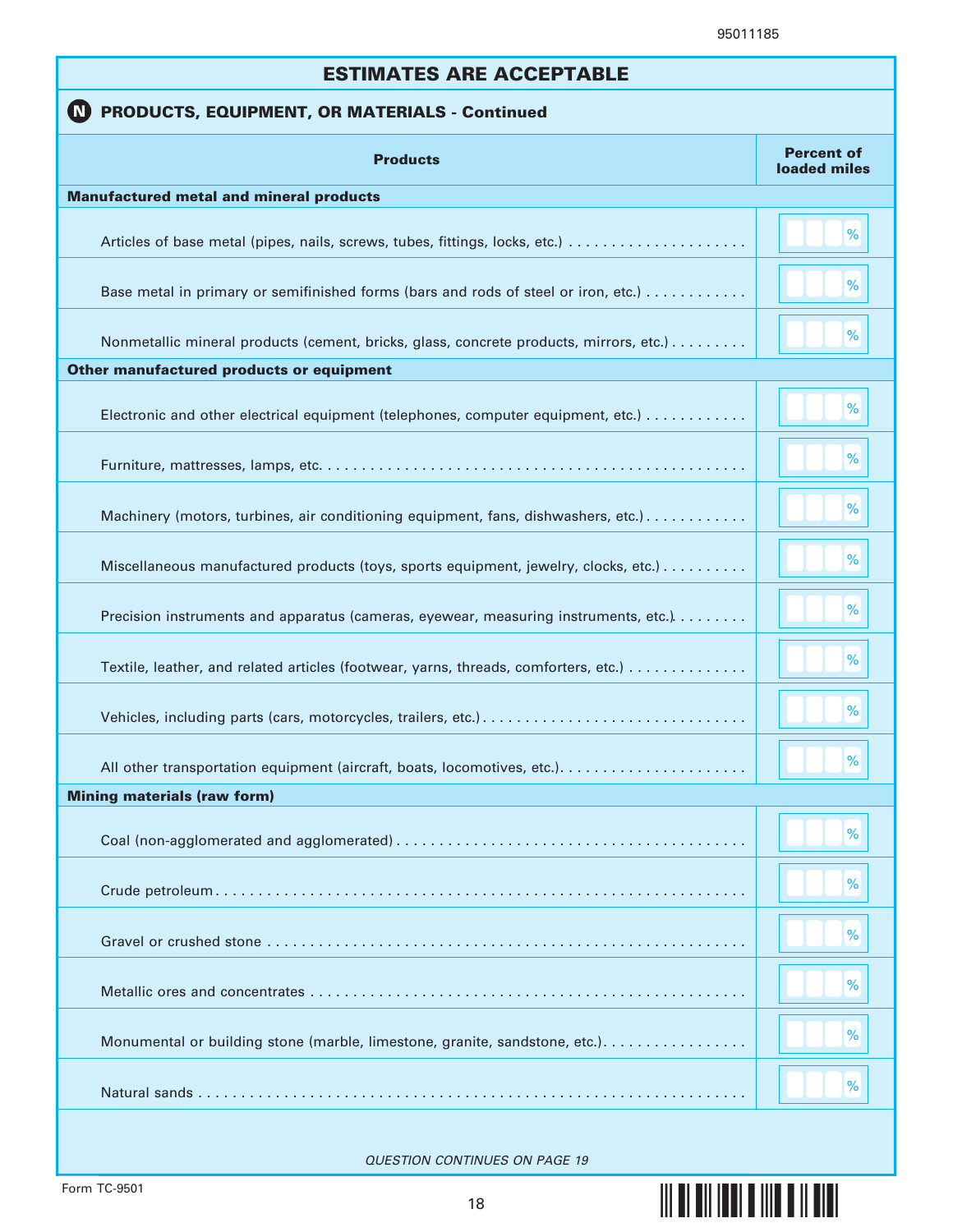| <b>ESTIMATES ARE ACCEPTABLE</b>                                                           |                                   |  |  |
|-------------------------------------------------------------------------------------------|-----------------------------------|--|--|
| PRODUCTS, EQUIPMENT, OR MATERIALS - Continued<br>$\blacksquare$                           |                                   |  |  |
| <b>Products</b>                                                                           | <b>Percent of</b><br>loaded miles |  |  |
| Mining materials (raw form) - continued                                                   |                                   |  |  |
| All other nonmetallic minerals (salt, table salt, clays, asbestos, dolomite, etc.)        | %                                 |  |  |
| <b>Petroleum products (refined)</b>                                                       |                                   |  |  |
|                                                                                           | %                                 |  |  |
| Gasoline and blends of gasoline w/ up to 10% alcohol volume (E10 or lower)                | %                                 |  |  |
|                                                                                           | %                                 |  |  |
| Ethanol and ethanol blends (more than 10% alcohol volume) and other fuel alcohols         | %                                 |  |  |
| Plastics and rubber (tires, blinds, articles made of plastics or rubber, mud flaps, etc.) | %                                 |  |  |
| All other coal and refined petroleum products (greases, propane, etc.)                    | %                                 |  |  |
| <b>Waste, refuse, and recycling</b>                                                       |                                   |  |  |
|                                                                                           | %                                 |  |  |
| All other waste and scrap (including trash, yard waste, biosludge,                        | %                                 |  |  |
|                                                                                           | %                                 |  |  |
| <b>Miscellaneous</b>                                                                      |                                   |  |  |
|                                                                                           | %                                 |  |  |
|                                                                                           | %                                 |  |  |
|                                                                                           | %                                 |  |  |
| Products, equipment, or materials not elsewhere classified – please specify $\mathbb Z$   | %                                 |  |  |
|                                                                                           |                                   |  |  |